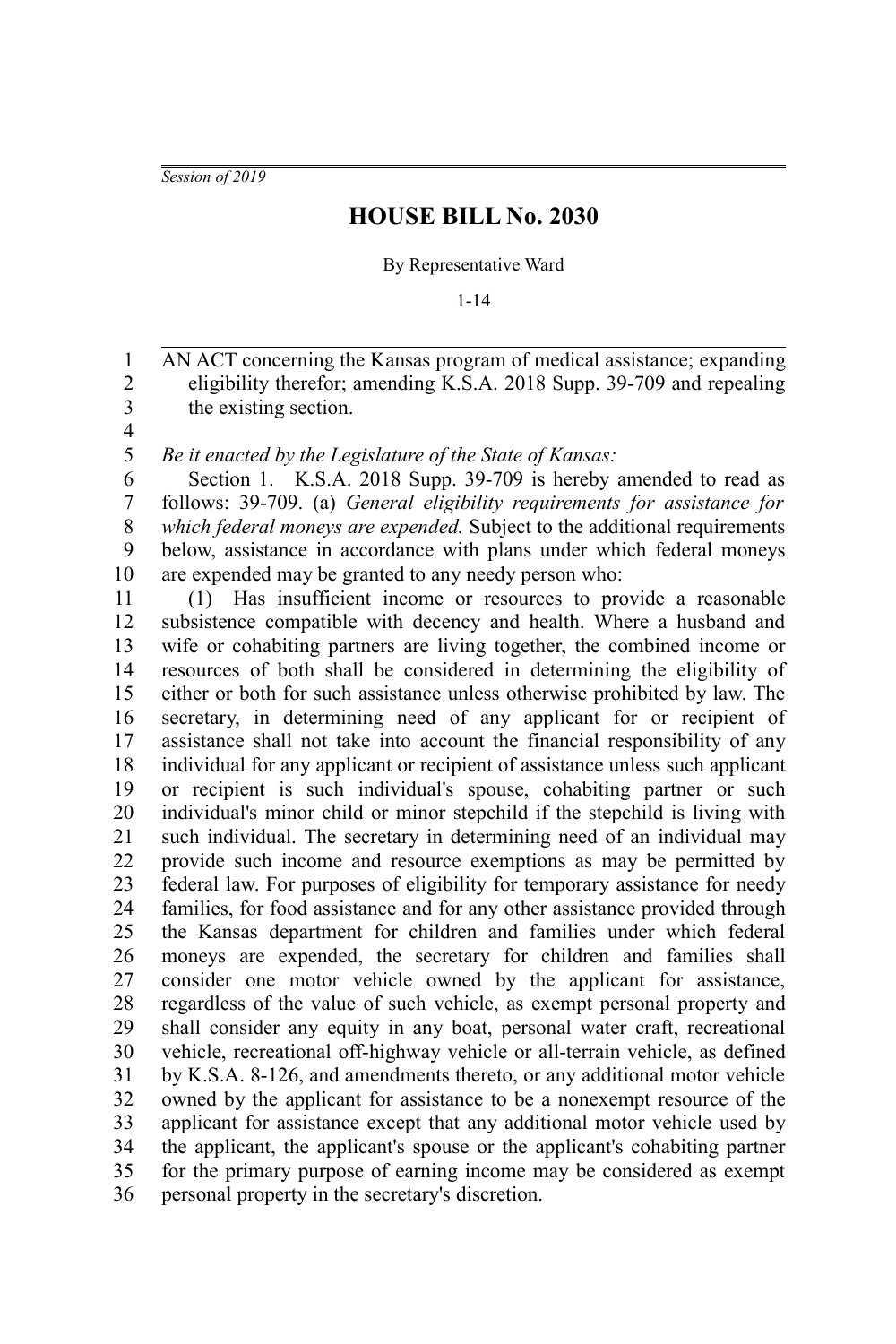(2) Is a citizen of the United States or is an alien lawfully admitted to the United States and who is residing in the state of Kansas. 1 2

(b) *Temporary assistance for needy families.* Assistance may be granted under this act to any dependent child, or relative, subject to the general eligibility requirements as set out in subsection (a), who resides in the state of Kansas or whose parent or other relative with whom the child is living resides in the state of Kansas. Such assistance shall be known as temporary assistance for needy families. Where the husband and wife or cohabiting partners are living together, both shall register for work under the program requirements for temporary assistance for needy families in accordance with criteria and guidelines prescribed by rules and regulations of the secretary. 3 4 5 6 7 8 9 10 11 12

(1) As used in this subsection, "family group" or "household" means the applicant or recipient for TANF, child care subsidy or employment services and all individuals living together in which there is a relationship of legal responsibility or a qualifying caretaker relationship. This will include a cohabiting boyfriend or girlfriend living with the person legally responsible for the child. The family group shall not be eligible for TANF if the family group contains at least one adult member who has received TANF, including the federal TANF assistance received in any other state, for 24 calendar months beginning on and after October 1, 1996, unless the secretary determines a hardship exists and grants an extension allowing receipt of TANF until the 36-month limit is reached. No extension beyond 36 months shall be granted. Hardship provisions for a recipient include: 13 14 15 16 17 18 19 20 21 22 23 24

(A) Is a caretaker of a disabled family member living in the household; 25 26

(B) has a disability which precludes employment on a long-term basis or requires substantial rehabilitation; 27 28

(C) needs a time limit extension to overcome the effects of domestic violence/sexual assault; 29 30

(D) is involved with prevention and protection services (PPS) and has an open social service plan; or 31 32

 $(E)$  is determined by the 24<sup>th</sup> month to have an extreme hardship other than what is designated in criteria listed in subparagraphs (A) through (D). This determination will be made by the executive review team. 33 34 35

(2) All adults applying for TANF shall be required to complete a work program assessment as specified by the Kansas department for children and families, including those who have been disqualified for or denied TANF due to non-cooperation, drug testing requirements or fraud. Adults who are not otherwise eligible for TANF, such as ineligible aliens, relative/non-relative caretakers and adults receiving supplemental security income are not required to complete the assessment process. During the application processing period, applicants must complete at least one 36 37 38 39 40 41 42 43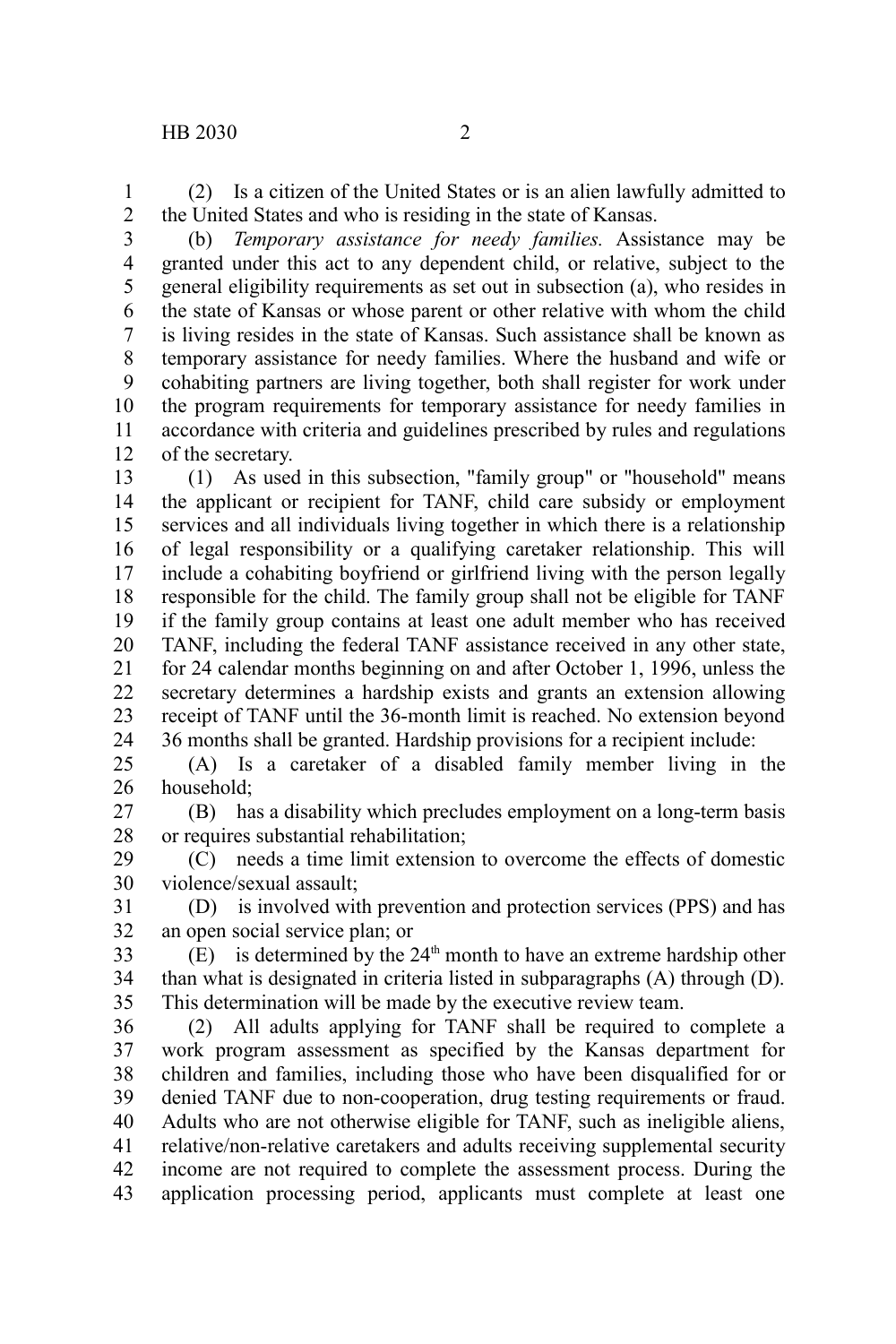11

module or its equivalent of the work program assessment to be considered eligible for TANF benefits, unless good cause is found to be exempt from the requirements. Good cause exemptions shall only include: 1 2 3

(A) The applicant can document an existing certification verifying completion of the work program assessment; 4 5

(B) the applicant has a valid offer of employment or is employed a minimum of 20 hours a week; 6 7

(C) the applicant is a parenting teen without a GED or high school diploma; 8 9 10

(D) the applicant is enrolled in job corps;

(E) the applicant is working with a refugee social services agency; or

(F) the applicant has completed the work program assessment within the last 12 months. 12 13

(3) The department for children and families shall maintain a sufficient level of dedicated work program staff to enable the agency to conduct work program case management services to TANF recipients in a timely manner and in full accordance with state law and agency policy. 14 15 16 17

(4) TANF mandatory work program applicants and recipients shall participate in work components that lead to competitive, integrated employment. Components are defined by the federal government as being either primary or secondary. In order to meet federal work participation requirements, households need to meet at least 30 hours of participation per week, at least 20 hours of which need to be primary and at least 10 hours may be secondary components in one parent households where the youngest child is six years of age or older. Participation hours shall be 55 hours in two parent households (35 hours per week if child care is not used). The maximum assignment is 40 hours per week per individual. For two parent families to meet the federal work participation rate both parents must participate in a combined total of 55 hours per week, 50 hours of which must be in primary components, or one or both parents could be assigned a combined total of 35 hours per week (30 hours of which must be primary components) if department for children and families paid child care is not received by the family. Single parent families with a child under age six meet the federal participation requirement if the parent is engaged in work or work activities for at least 20 hours per week in a primary work component. The following components meet federal definitions of primary hours of participation: Full or part-time employment, apprenticeship, work study, self-employment, job corps, subsidized employment, work experience sites, on-the-job training, supervised community service, vocational education, job search and job readiness. Secondary components include: Job skills training, education directly related to employment such as adult basic education and English as a second language, and completion of a high school diploma or GED. 18 19 20 21 22 23 24 25 26 27 28 29 30 31 32 33 34 35 36 37 38 39 40 41 42 43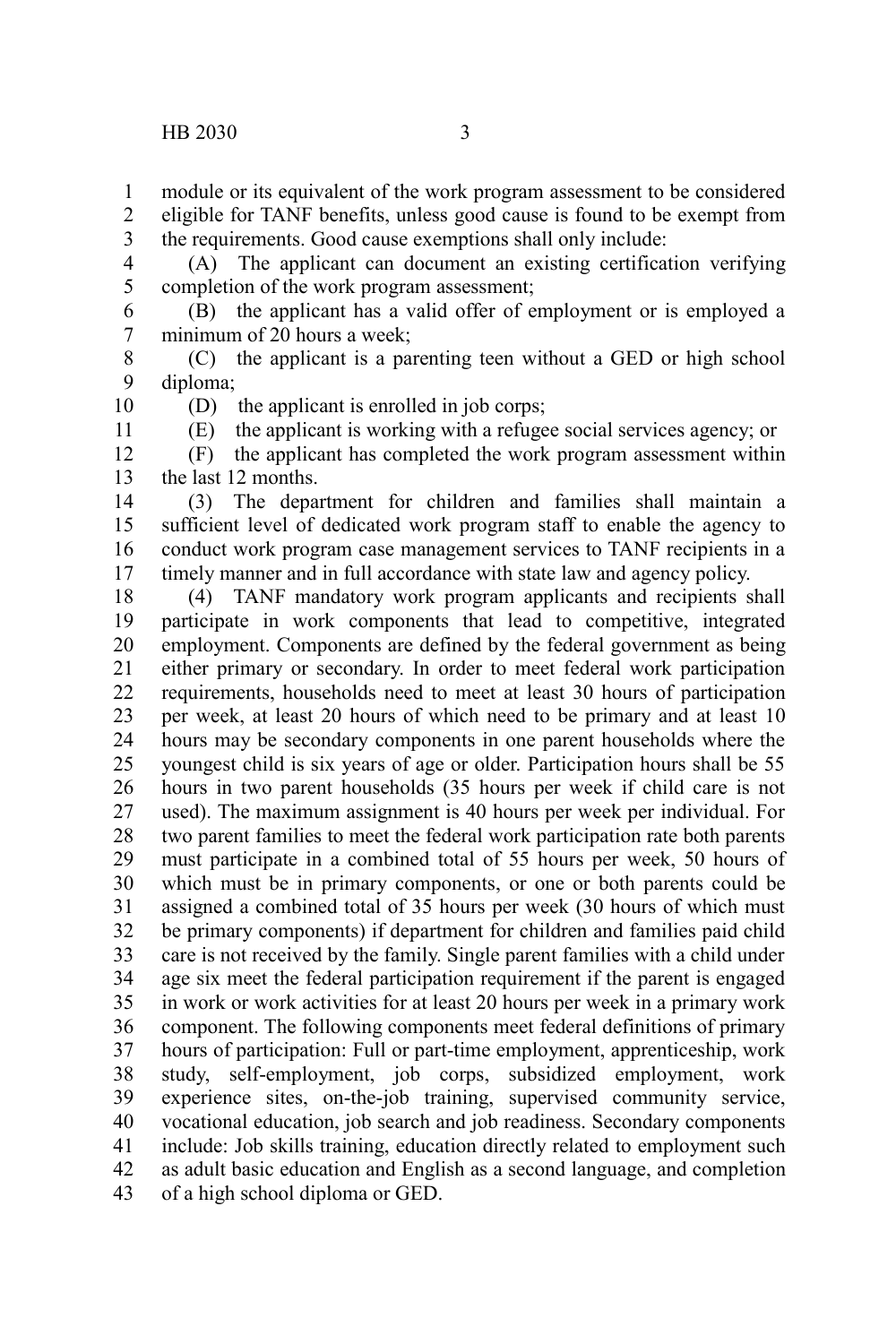(5) A parent or other adult caretaker personally providing care for a child under the age of three months in their TANF household is exempt from work participation activities until the month the child turns three months of age. Such three-month limitation shall not apply to a parent or other adult caretaker who is personally providing care for a child born significantly premature, with serious medical conditions or with a disability as defined by the secretary, in consultation with the secretary of health and environment, and adopted in the rules and regulations. The three-month period is defined as two consecutive months starting with the month after childbirth. The exemption for caring for a child under three months cannot be claimed: 1 2 3 4 5 6 7 8 9 10 11

(A) By either parent when two parents are in the home and the household meets the two-parent definition for federal reporting purposes; 12 13

(B) by one parent or caretaker when the other parent or caretaker is in the home, and available, capable and suitable to provide care and the household does not meet the two-parent definition for federal reporting purposes; 14 15 16 17

(C) by a person age 19 or younger when such person is pregnant or a parent of a child in the home and the person does not possess a high school diploma or its equivalent. Such person shall become exempt the month such person turns age 20; or 18 19 20 21

(D) by any person assigned to a work participation activity for substance use disorders. 22 23

(6) TANF work experience placements shall be reviewed after 90 days and are limited to six months per 24-month lifetime limit. A client's progress shall be reviewed prior to each new placement regardless of the length of time they are at the work experience site. 24 25 26 27

(7) TANF participants with disabilities shall engage in required employment activities to the maximum extent consistent with their abilities. TANF participants shall provide current documentation by a qualified medical practitioner that details the abilities to engage in employment and any limitations in work activities along with the expected duration of such limitations. Disability is defined as a physical or mental impairment constituting or resulting in a substantial impediment to employment for such individual. 28 29 30 31 32 33 34 35

(8) Non-cooperation is the failure of the applicant or recipient to comply with all requirements provided in state and federal law, federal and state rules and regulations and agency policy. The period of ineligibility for TANF benefits based on non-cooperation with work programs shall be as follows: 36 37 38 39 40

(A) For a first penalty, three months and full cooperation with work program activities; 41 42

(B) for a second penalty, six months and full cooperation with work 43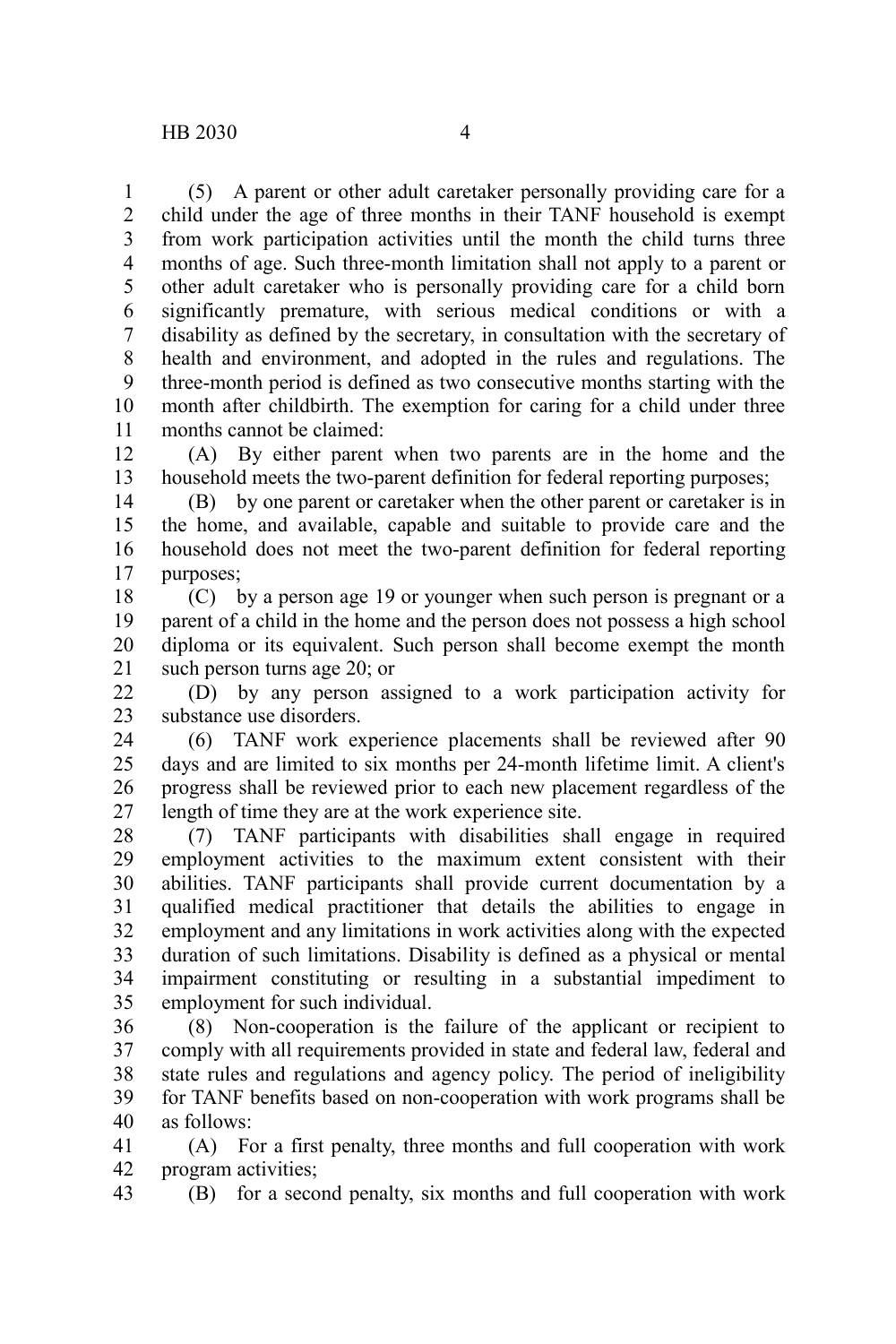program activities; 1

(C) for a third penalty, one year and full cooperation with work program activities; and 2 3

4

(D) for a fourth or subsequent penalty, 10 years.

(9) Individuals that have not cooperated with TANF work programs shall be ineligible to participate in the food assistance program. The comparable penalty shall be applied to only the individual in the food assistance program who failed to comply with the TANF work requirement. The agency shall impose the same penalty to the member of the household who failed to comply with TANF requirements. The penalty periods are three months, six months, one year, or 10 years. 5 6 7 8 9 10 11

(10) Non-cooperation is the failure of the applicant or recipient to comply with all requirements provided in state and federal law, federal and state rules and regulations and agency policy. The period of ineligibility for child care subsidy or TANF benefits based on parents' non-cooperation with child support services shall be as follows: 12 13 14 15 16

(A) For the first penalty, three months and cooperation with child support services prior to regaining eligibility; 17 18

(B) for a second penalty, six months and cooperation with child support services prior to regaining eligibility; 19 20

(C) for a third penalty, one year and cooperation with child support services prior to regaining eligibility; and 21 22

23

(D) for a fourth penalty, 10 years.

(11) Individuals that have not cooperated without good cause with child support services shall be ineligible to participate in the food assistance program. The period of disqualification ends once it has been determined that such individual is cooperating with child support services. 24 25 26 27

(12) (A) Any individual who is found to have committed fraud or is found guilty of the crime of theft pursuant to K.S.A. 39-720 and K.S.A. 2018 Supp. 21-5801, and amendments thereto, in either the TANF or child care program shall render all adults in the family unit ineligible for TANF assistance. Adults in the household who were determined to have committed fraud or were convicted of the crime of theft pursuant to K.S.A. 39-720 and K.S.A. 2018 Supp. 21-5801, and amendments thereto, shall render themselves and all adult household members ineligible for their lifetime for TANF, even if fraud was committed in only one program. Households who have been determined to have committed fraud or were convicted of the crime of theft pursuant to K.S.A. 39-720 and K.S.A. 2018 Supp. 21-5801, and amendments thereto, shall be required to name a protective payee as approved by the secretary or the secretary's designee to administer TANF benefits or food assistance on behalf of the children. No adult in a household may have access to the TANF cash assistance benefit. (B) Any individual that has failed to cooperate with a fraud 28 29 30 31 32 33 34 35 36 37 38 39 40 41 42 43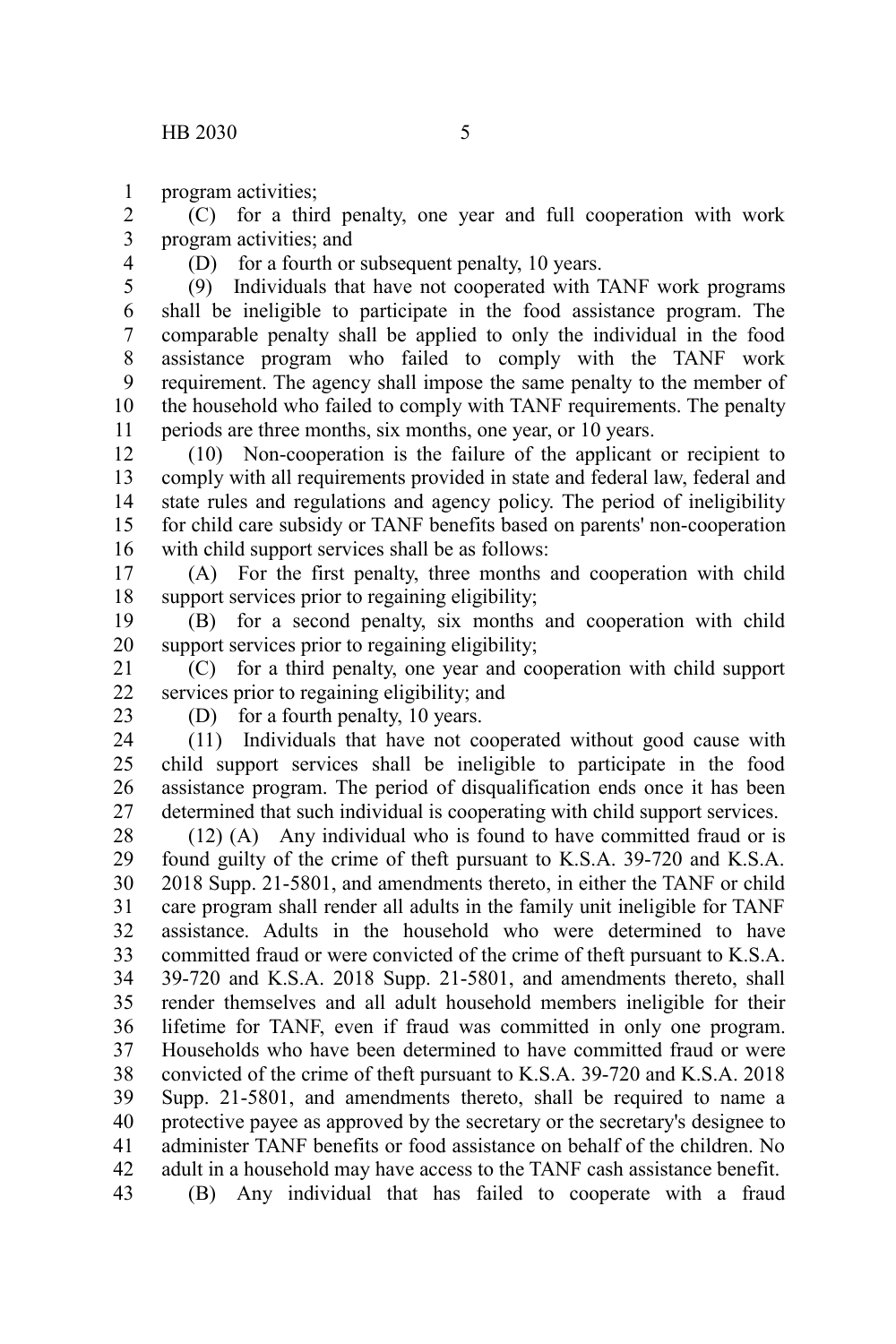investigation shall be ineligible to participate in the TANF cash assistance program and the child care subsidy program until the department for children and families determines that such individual is cooperating with the fraud investigation. The department for children and families shall

maintain a sufficient level of fraud investigative staff to enable the department to conduct fraud investigations in a timely manner and in full accordance with state law and department rules and regulations or policies. 5 6 7

(13) (A) Food assistance shall not be provided to any person convicted of a felony offense occurring on or after July 1, 2015, which includes as an element of such offense the manufacture, cultivation, distribution, possession or use of a controlled substance or controlled substance analog. For food assistance, the individual shall be permanently disqualified if they have been convicted of a state or federal felony offense occurring on or after July 1, 2015, involving possession or use of a controlled substance or controlled substance analog. 8 9 10 11 12 13 14 15

(B) Notwithstanding the provisions of subparagraph (A), an individual shall be eligible for food assistance if the individual enrolls in and participates in a drug treatment program approved by the secretary, submits to and passes a drug test and agrees to submit to drug testing if requested by the department pursuant to a drug testing plan. 16 17 18 19 20

An individual's failure to submit to testing or failure to successfully pass a drug test shall result in ineligibility for food assistance until a drug test is successfully passed. Failure to successfully complete a drug treatment program shall result in ineligibility for food assistance until a drug treatment plan approved by the secretary is successfully completed, the individual passes a drug test and agrees to submit to drug testing if requested by the department pursuant to a drug testing plan. 21 22 23 24 25 26 27

(C) The provisions of subparagraph (B) shall not apply to any individual who has been convicted for a second or subsequent felony offense as provided in subparagraph (A). 28 29 30

(14) No TANF cash assistance shall be used to purchase alcohol, cigarettes, tobacco products, lottery tickets, concert tickets, professional or collegiate sporting event tickets or tickets for other entertainment events intended for the general public or sexually oriented adult materials. No TANF cash assistance shall be used in any retail liquor store, casino, gaming establishment, jewelry store, tattoo parlor, massage parlor, body piercing parlor, spa, nail salon, lingerie shop, tobacco paraphernalia store, vapor cigarette store, psychic or fortune telling business, bail bond company, video arcade, movie theater, swimming pool, cruise ship, theme park, dog or horse racing facility, parimutuel facility, or sexually oriented business or any retail establishment which provides adult-oriented entertainment in which performers disrobe or perform in an unclothed state for entertainment, or in any business or retail establishment where 31 32 33 34 35 36 37 38 39 40 41 42 43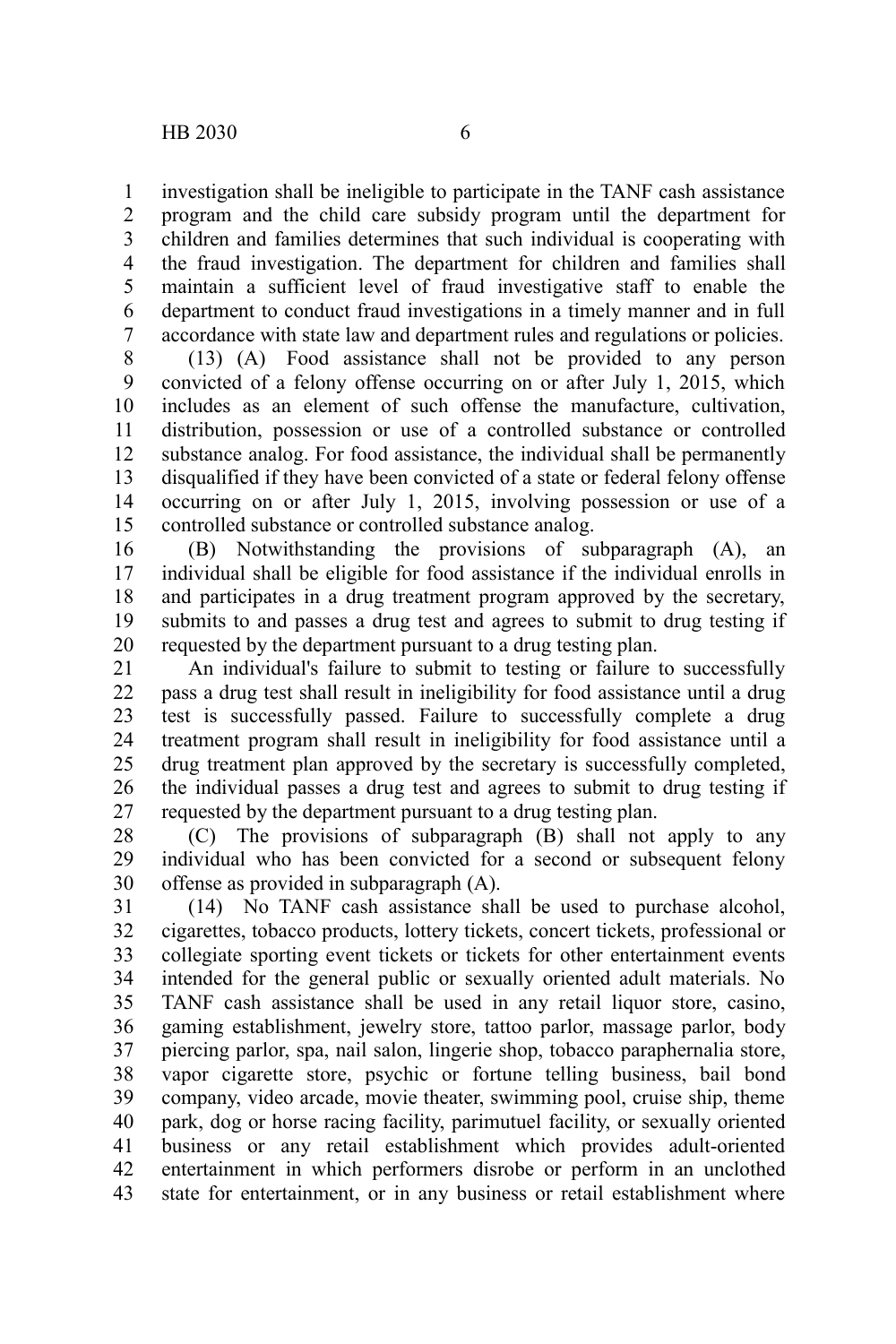minors under age 18 are not permitted. No TANF cash assistance shall be used for purchases at points of sale outside the state of Kansas. 1 2

(15) (A) The secretary for children and families shall place a photograph of the recipient, if agreed to by such recipient of public assistance, on any Kansas benefits card issued by the Kansas department for children and families that the recipient uses in obtaining food, cash or any other services. When a recipient of public assistance is a minor or otherwise incapacitated individual, a parent or legal guardian of such recipient may have a photograph of such parent or legal guardian placed on the card. 3 4 5 6 7 8 9 10

(B) Any Kansas benefits card with a photograph of a recipient shall be valid for voting purposes as a public assistance identification card in accordance with the provisions of K.S.A. 25-2908, and amendments thereto. 11 12 13 14

(C) As used in this paragraph and its subparagraphs, "Kansas benefits card" means any card issued to provide food assistance, cash assistance or child care assistance, including, but not limited to, the vision card, EBT card and Kansas benefits card. 15 16 17 18

(D) The Kansas department for children and families shall monitor all recipient requests for a Kansas benefits card replacement and, upon the fourth such request in a 12-month period, send a notice alerting the recipient that the recipient's account is being monitored for potential suspicious activity. If a recipient makes an additional request for replacement subsequent to such notice, the department shall refer the investigation to the department's fraud investigation unit. 19 20 21 22 23 24 25

(16) The secretary for children and families shall adopt rules and regulations: 26 27

(A) In determining eligibility for the child care subsidy program, including an income of a cohabiting partner in a child care household; and 28 29

(B) in determining and maintaining eligibility for non-TANF child care, requiring that all included adults shall be employed a minimum of 20 hours per week or more as defined by the secretary or meet the following specific qualifying exemptions: 30 31 32 33

(i) Adults who are not capable of meeting the requirement due to a documented physical or mental condition; 34 35

(ii) adults who are former TANF recipients who need child care for employment after their TANF case has closed and earned income is a factor in the closure in the two months immediately following TANF closure; 36 37 38 39

(iii) adult parents included in a case in which the only child receiving benefits is the child of a minor parent who is working on completion of high school or obtaining a GED; 40 41 42

(iv) adults who are participants in a food assistance employment and 43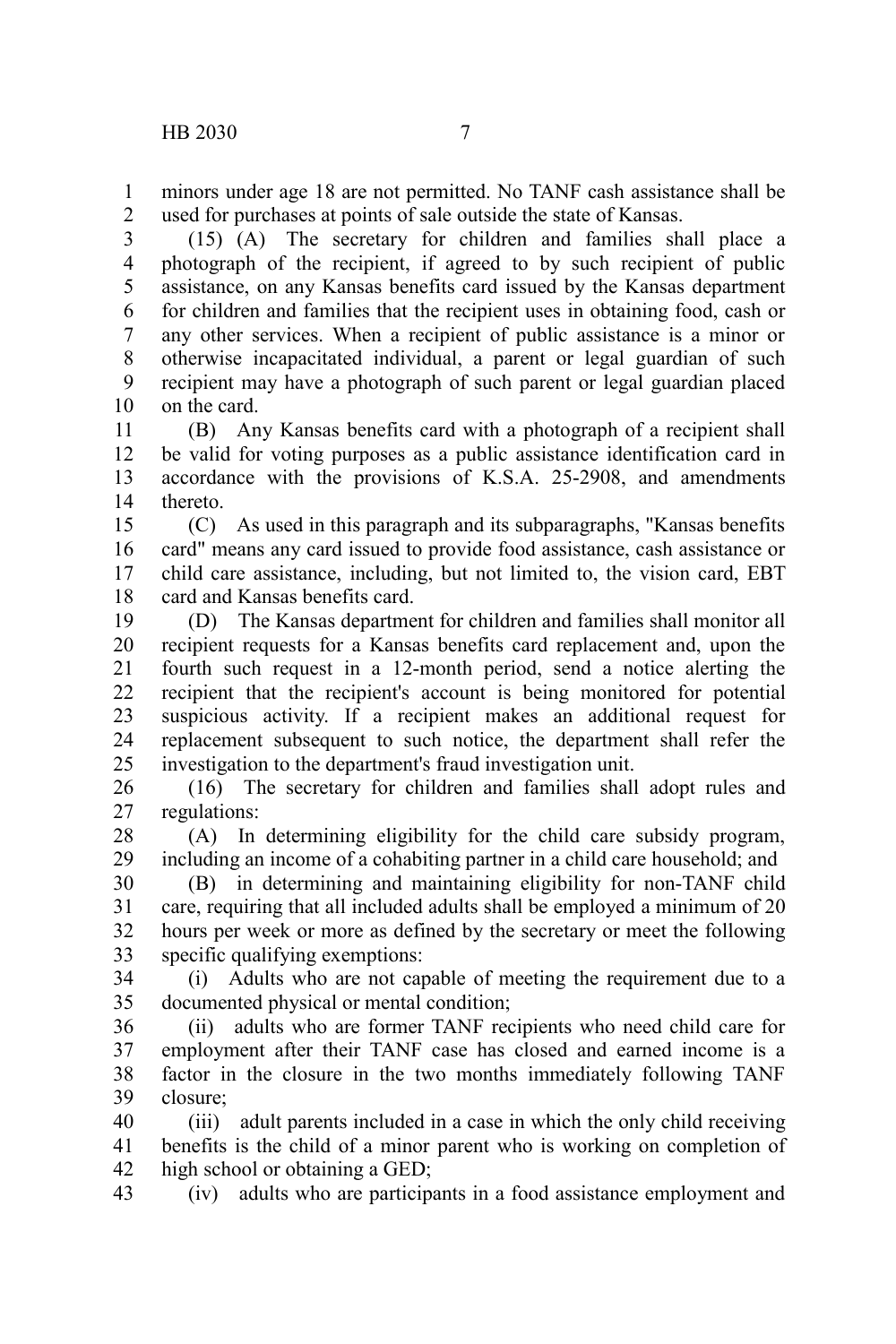training program; or 1

(v) adults who are participants in an early head start child care partnership program and are working or in school or training. 2 3

The department for children and families shall provide child care for the pursuit of any degree or certification if the occupation has at least an average job outlook listed in the occupational outlook of the U.S. department of labor, bureau of labor statistics. For occupations with less than an average job outlook, educational plans shall require approval of the secretary or secretary's designee. Child care may also be approved if the student provides verification of a specific job offer that will be available to such student upon completion of the program. Child care for post-secondary education shall be allowed for a lifetime maximum of 24 months per adult. The 24 months may not have to be consecutive. Students shall be engaged in paid employment for a minimum of 15 hours per week. In a two-parent adult household, child care would not be allowed if both parents are adults and attending a formal education or training program at the same time. The household may choose which one of the parents is participating as a post-secondary student. The other parent shall meet another approvable criteria for child care subsidy. 4 5 6 7 8 9 10 11 12 13 14 15 16 17 18 19

(17) (A) The secretary for children and families is prohibited from requesting or implementing a waiver or program from the U.S. department of agriculture for the time limited assistance provisions for able-bodied adults aged 18 through 49 without dependents in a household under the food assistance program. The time on food assistance for able-bodied adults aged 18 through 49 without dependents in the household shall be limited to three months in a 36-month period if such adults are not meeting the requirements imposed by the U.S. department of agriculture that they must work for at least 20 hours per week or participate in a federally approved work program or its equivalent. 20 21 22 23 24 25 26 27 28 29

(B) Each food assistance household member who is not otherwise exempt from the following work requirements shall: Register for work; participate in an employment and training program, if assigned to such a program by the department; accept a suitable employment offer; and not voluntarily quit a job of at least 30 hours per week. 30 31 32 33 34

(C) Any recipient who has not complied with the work requirements under subparagraph (B) shall be ineligible to participate in the food assistance program for the following time period and until the recipient complies with such work requirements: 35 36 37 38

39

(i) For a first penalty, three months; (ii) for a second penalty, six months; and

40 41

(iii) for a third penalty and any subsequent penalty, one year.

(18) Eligibility for the food assistance program shall be limited to those individuals who are citizens or who meet qualified non-citizen status 42 43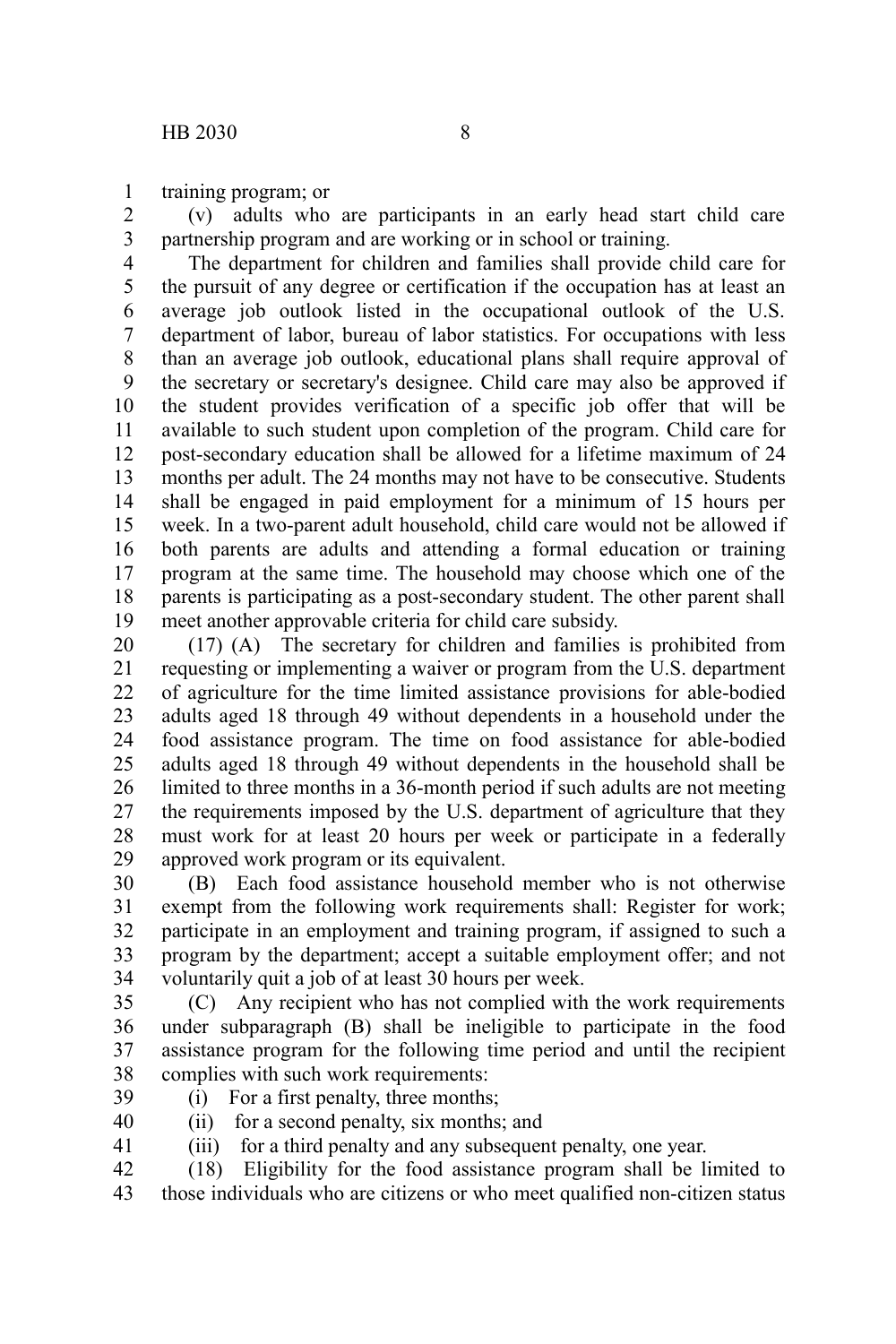as determined by U.S. department of agriculture. Non-citizen individuals who are unable or unwilling to provide qualifying immigrant documentation, as defined by the U.S. department of agriculture, residing within a household shall not be included when determining the household's size for the purposes of assigning a benefit level to the household for food assistance or comparing the household's monthly income with the income eligibility standards. The gross non-exempt earned and unearned income and resources of disqualified individuals shall be counted in its entirety as available to the remaining household members. 1 2 3 4 5 6 7 8 9

(19) The secretary for children and families shall not enact the state option from the U.S. department of agriculture for broad-based categorical eligibility for households applying for food assistance according to the provisions of 7 C.F.R.  $\S 273.2(j)(2)(ii)$ . 10 11 12 13

(20) No federal or state funds shall be used for television, radio or billboard advertisements that are designed to promote food assistance benefits and enrollment. No federal or state funding shall be used for any agreements with foreign governments designed to promote food assistance. 14 15 16 17 18

(21) (A) The secretary for children and families shall not apply gross income standards for food assistance higher than the standards specified in 7 U.S.C. § 2015(c) unless expressly required by federal law. Categorical eligibility exempting households from such gross income standards requirements shall not be granted for any non-cash, in-kind or other benefit unless expressly required by federal law. 19 20 21 22 23 24

(B) The secretary for children and families shall not apply resource limits standards for food assistance that are higher than the standards specified in 7 U.S.C.  $\S$  2015(g)(1) unless expressly required by federal law. Categorical eligibility exempting households from such resource limits shall not be granted for any non-cash, in-kind or other benefit unless expressly required by federal law. 25 26 27 28 29 30

(c) (1) On and after January 1, 2017, the department for children and families shall conduct an electronic check for any false information provided on an application for TANF and other benefits programs administered by the department. For TANF cash assistance, food assistance and the child care subsidy program, the department shall verify the identity of all adults in the assistance household. 31 32 33 34 35 36

(2) The department of administration shall provide monthly to the Kansas department for children and families the social security numbers or alternate taxpayer identification numbers of all persons who claim a Kansas lottery prize in excess of \$5,000 during the reported month. The Kansas department for children and families shall verify if individuals with such winnings are receiving TANF cash assistance, food assistance or assistance under the child care subsidy program and take appropriate 37 38 39 40 41 42 43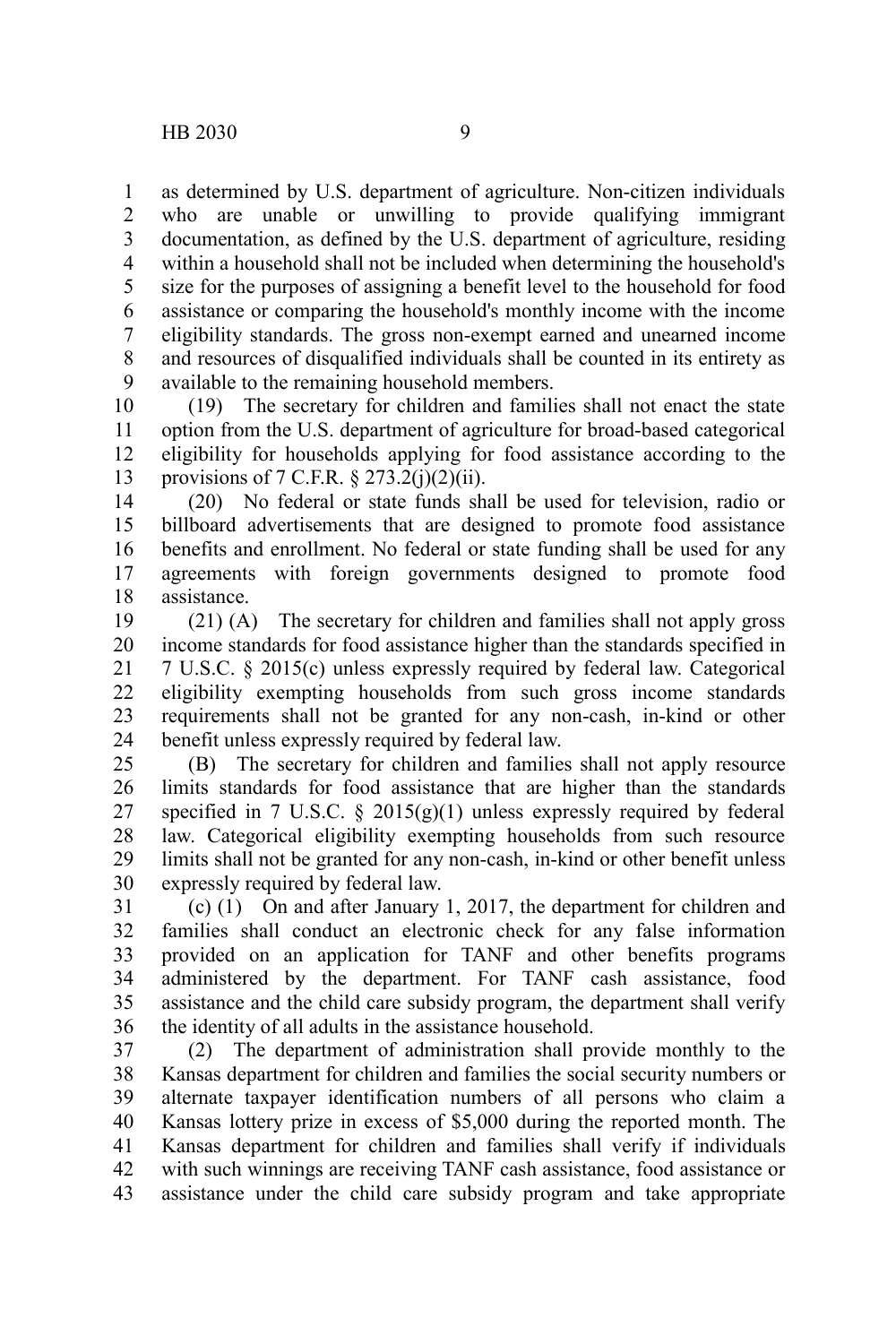action. The Kansas department for children and families shall use data received under this subsection solely, and for no other purpose, to determine if any recipient's eligibility for benefits has been affected by lottery prize winnings. The Kansas department for children and families shall not publicly disclose the identity of any lottery prize winner, including recipients who are determined to have illegally received benefits. 1 2 3 4 5 6 7

(d) *Temporary assistance for needy families; assignment of support rights and limited power of attorney.* By applying for or receiving temporary assistance for needy families such applicant or recipient shall be deemed to have assigned to the secretary on behalf of the state any accrued, present or future rights to support from any other person such applicant may have in such person's own behalf or in behalf of any other family member for whom the applicant is applying for or receiving aid. In any case in which an order for child support has been established and the legal custodian and obligee under the order surrenders physical custody of the child to a caretaker relative without obtaining a modification of legal custody and support rights on behalf of the child are assigned pursuant to this section, the surrender of physical custody and the assignment shall transfer, by operation of law, the child's support rights under the order to the secretary on behalf of the state. Such assignment shall be of all accrued, present or future rights to support of the child surrendered to the caretaker relative. The assignment of support rights shall automatically become effective upon the date of approval for or receipt of such aid without the requirement that any document be signed by the applicant, recipient or obligee. By applying for or receiving temporary assistance for needy families, or by surrendering physical custody of a child to a caretaker relative who is an applicant or recipient of such assistance on the child's behalf, the applicant, recipient or obligee is also deemed to have appointed the secretary, or the secretary's designee, as an attorney-in-fact to perform the specific act of negotiating and endorsing all drafts, checks, money orders or other negotiable instruments representing support payments received by the secretary in behalf of any person applying for, receiving or having received such assistance. This limited power of attorney shall be effective from the date the secretary approves the application for aid and shall remain in effect until the assignment of support rights has been terminated in full. 8 9 10 11 12 13 14 15 16 17 18 19 20 21 22 23 24 25 26 27 28 29 30 31 32 33 34 35 36 37

(e) *Requirements for medical assistance for which federal moneys or state moneys or both are expended.* (1) When the secretary has adopted a medical care plan under which federal moneys or state moneys or both are expended, medical assistance in accordance with such plan shall be granted to any person who is a citizen of the United States or who is an alien lawfully admitted to the United States and who is residing in the state 38 39 40 41 42 43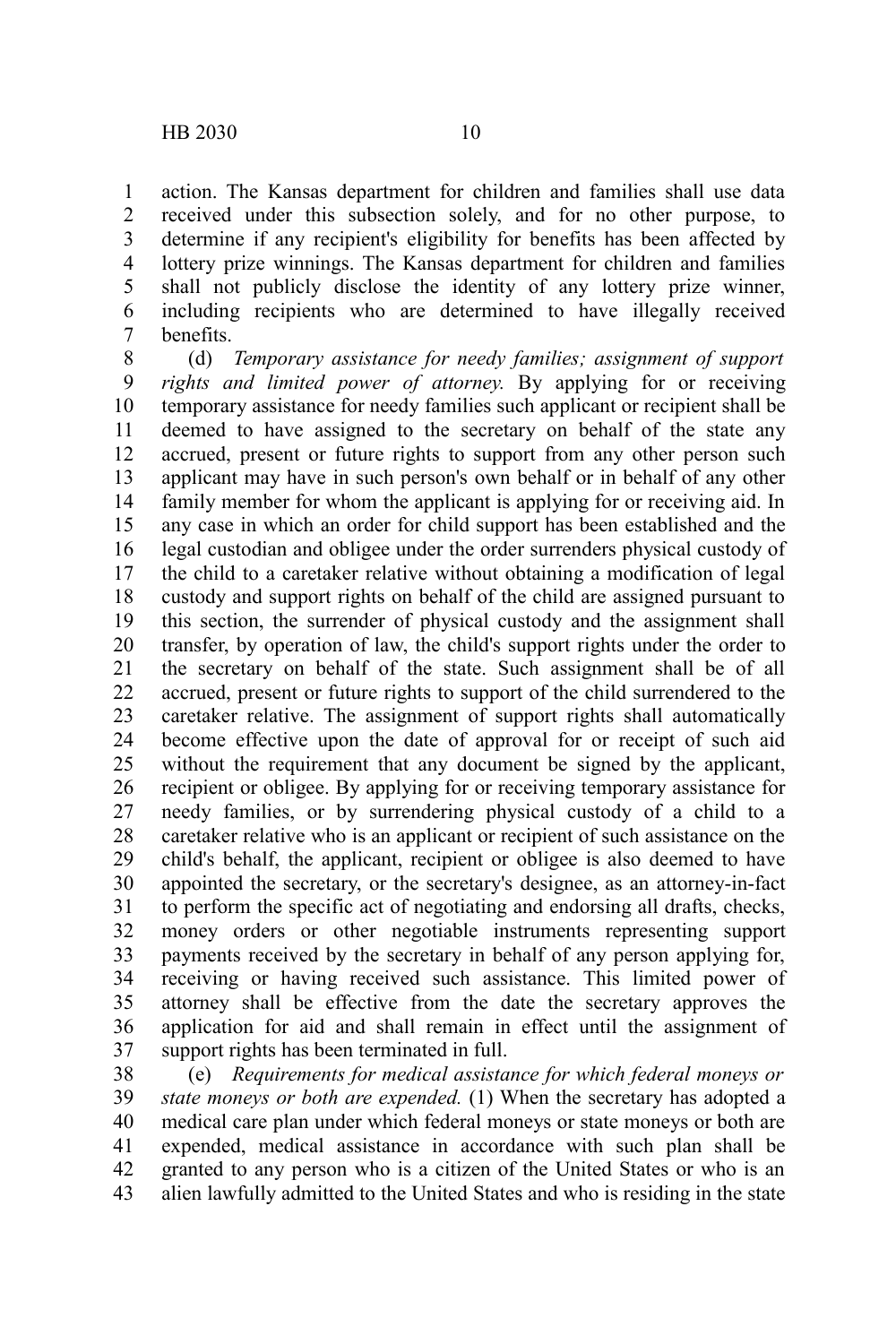of Kansas, whose resources and income do not exceed the levels prescribed by the secretary. In determining the need of an individual, the secretary may provide for income and resource exemptions and protected income and resource levels. Resources from inheritance shall be counted. A disclaimer of an inheritance pursuant to K.S.A. 59-2291, and amendments thereto, shall constitute a transfer of resources. The secretary shall exempt principal and interest held in irrevocable trust pursuant to K.S.A. 16-303(c), and amendments thereto, from the eligibility requirements of applicants for and recipients of medical assistance. Such assistance shall be known as medical assistance. 1 2 3 4 5 6 7 8 9 10

(2) For the purposes of medical assistance eligibility determinations on or after July 1, 2004, if an applicant or recipient owns property in joint tenancy with some other party and the applicant or recipient of medical assistance has restricted or conditioned their interest in such property to a specific and discrete property interest less than 100%, then such designation will cause the full value of the property to be considered an available resource to the applicant or recipient. Medical assistance eligibility for receipt of benefits under the title XIX of the social security act, commonly known as medicaid, shall not be expanded, as provided for in the patient protection and affordable care act, public law 111-148, 124 stat. 119, and the health care and education reconciliation act of 2010, public law 111-152, 124 stat. 1029, unless the legislature expressly consents to, and approves of, the expansion of medicaid services by an act of the legislature *For purposes of medical assistance eligibility determinations on or after the effective date of this act, medical assistance shall also be granted to any adult under 65 years of age who is not pregnant and whose income does not exceed 138% of the federal poverty level to the extent permitted under the provisions of the patient protection and affordable care act, Pub. L. No. 111-148, 124 Stat. 119, and the health care and education reconciliation act of 2010, Pub. L. No. 111-152, 124 Stat. 1029, as such provisions exist on the effective date of this act. For recipients deemed newly eligible to receive medical assistance pursuant to the amendments made to this paragraph by this act, no requirement to receive medical assistance shall be imposed that exceeds or differs from requirements imposed by federal statute or regulation*. 11 12 13 14 15 16 17 18 19 20 21 22 23 24 25 26 27 28 29 30 31 32 33 34 35

(3) (A) Resources from trusts shall be considered when determining eligibility of a trust beneficiary for medical assistance. Medical assistance is to be secondary to all resources, including trusts, that may be available to an applicant or recipient of medical assistance. 36 37 38 39

(B) If a trust has discretionary language, the trust shall be considered to be an available resource to the extent, using the full extent of discretion, the trustee may make any of the income or principal available to the applicant or recipient of medical assistance. Any such discretionary trust 40 41 42 43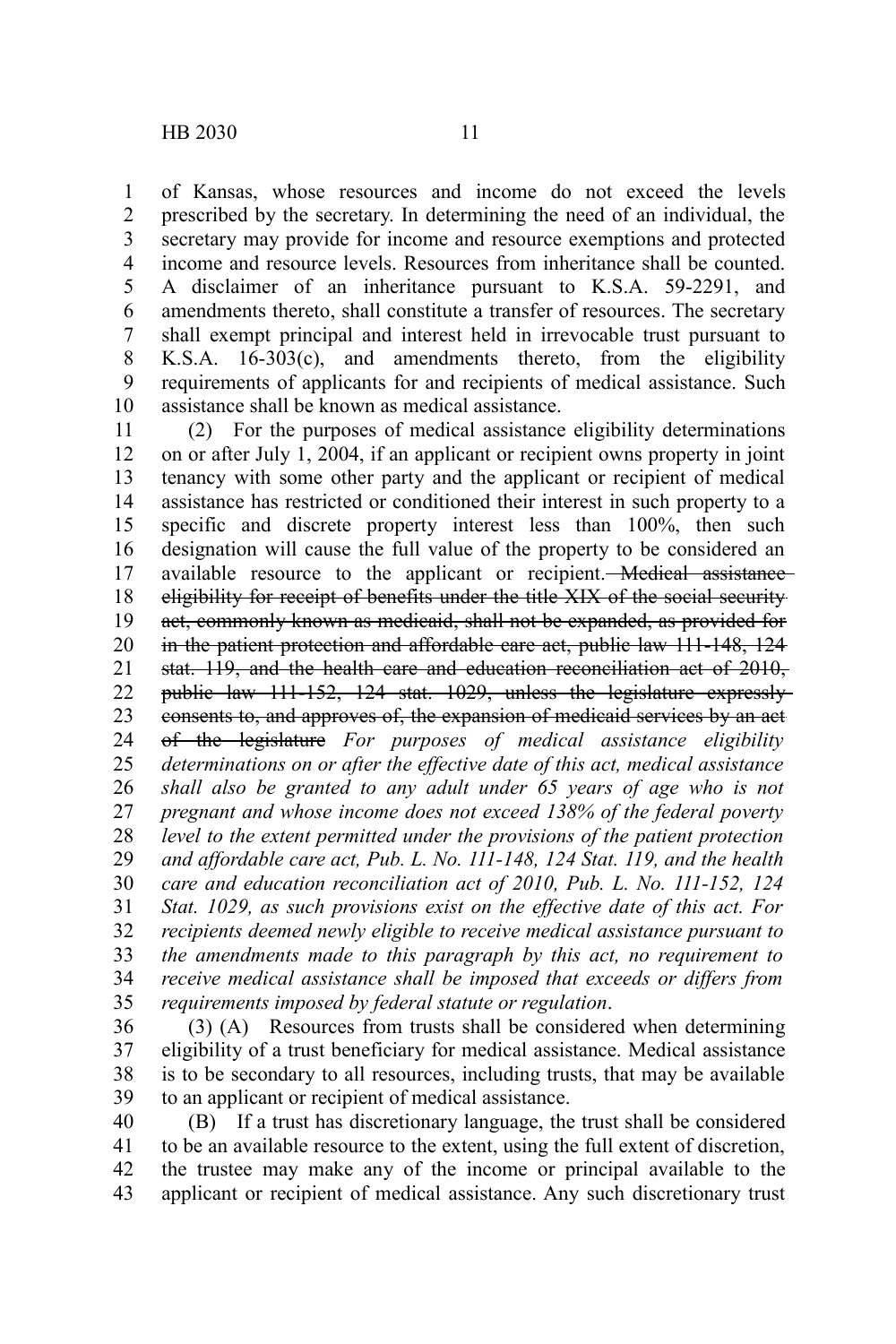shall be considered an available resource unless: (i) At the time of creation or amendment of the trust, the trust states a clear intent that the trust is supplemental to public assistance; and (ii) the trust: (a) Is funded from resources of a person who, at the time of such funding, owed no duty of support to the applicant or recipient of medical assistance; or (b) is funded not more than nominally from resources of a person while that person owed a duty of support to the applicant or recipient of medical assistance. 1 2 3 4 5 6 7

(C) For the purposes of this paragraph, "public assistance" includes, but is not limited to, medicaid, medical assistance or title XIX of the social security act. 8 9 10

(4) (A) When an applicant or recipient of medical assistance is a party to a contract, agreement or accord for personal services being provided by a nonlicensed individual or provider and such contract, agreement or accord involves health and welfare monitoring, pharmacy assistance, case management, communication with medical, health or other professionals, or other activities related to home health care, long term care, medical assistance benefits, or other related issues, any moneys paid under such contract, agreement or accord shall be considered to be an available resource unless the following restrictions are met: (i) The contract, agreement or accord must be in writing and executed prior to any services being provided; (ii) the moneys paid are in direct relationship with the fair market value of such services being provided by similarly situated and trained nonlicensed individuals; (iii) if no similarly situated nonlicensed individuals or situations can be found, the value of services will be based on federal hourly minimum wage standards; (iv) such individual providing the services will report all receipts of moneys as income to the appropriate state and federal governmental revenue agencies; (v) any amounts due under such contract, agreement or accord shall be paid after the services are rendered; (vi) the applicant or recipient shall have the power to revoke the contract, agreement or accord; and (vii) upon the death of the applicant or recipient, the contract, agreement or accord ceases. 11 12 13 14 15 16 17 18 19 20 21 22 23 24 25 26 27 28 29 30 31

(B) When an applicant or recipient of medical assistance is a party to a written contract for personal services being provided by a licensed health professional or facility and such contract involves health and welfare monitoring, pharmacy assistance, case management, communication with medical, health or other professionals, or other activities related to home health care, long term care, medical assistance benefits or other related issues, any moneys paid in advance of receipt of services for such contracts shall be considered to be an available resource. 32 33 34 35 36 37 38 39

(5) Any trust may be amended if such amendment is permitted by the Kansas uniform trust code. 40 41

(f) *Eligibility for medical assistance of resident receiving medical care outside state.* A person who is receiving medical care including long-42 43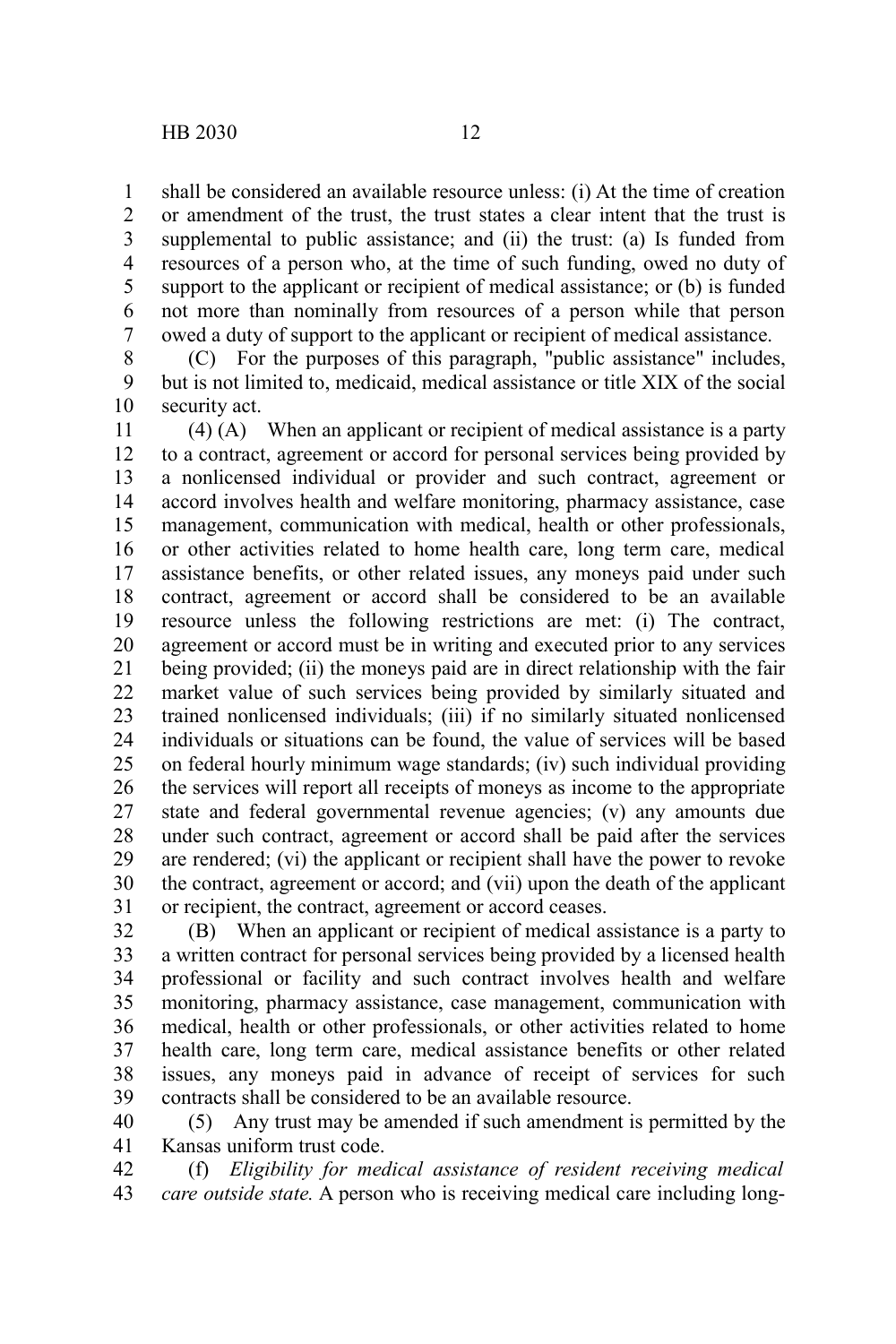term care outside of Kansas whose health would be endangered by the postponement of medical care until return to the state or by travel to return to Kansas, may be determined eligible for medical assistance if such individual is a resident of Kansas and all other eligibility factors are met. Persons who are receiving medical care on an ongoing basis in a long-term medical care facility in a state other than Kansas and who do not return to a care facility in Kansas when they are able to do so, shall no longer be eligible to receive assistance in Kansas unless such medical care is not available in a comparable facility or program providing such medical care in Kansas. For persons who are minors or who are under guardianship, the actions of the parent or guardian shall be deemed to be the actions of the child or ward in determining whether or not the person is remaining outside the state voluntarily. 1 2 3 4 5 6 7 8 9 10 11 12 13

(g) *Medical assistance; assignment of rights to medical support and limited power of attorney; recovery from estates of deceased recipients.* (1) (A) Except as otherwise provided in K.S.A. 39-786 and 39-787, and amendments thereto, or as otherwise authorized on and after September 30, 1989, under section 303 of the federal medicare catastrophic coverage act of 1988, whichever is applicable, by applying for or receiving medical assistance under a medical care plan in which federal funds are expended, any accrued, present or future rights to support and any rights to payment for medical care from a third party of an applicant or recipient and any other family member for whom the applicant is applying shall be deemed to have been assigned to the secretary on behalf of the state. The assignment shall automatically become effective upon the date of approval for such assistance without the requirement that any document be signed by the applicant or recipient. By applying for or receiving medical assistance the applicant or recipient is also deemed to have appointed the secretary, or the secretary's designee, as an attorney in fact to perform the specific act of negotiating and endorsing all drafts, checks, money orders or other negotiable instruments, representing payments received by the secretary in on behalf of any person applying for, receiving or having received such assistance. This limited power of attorney shall be effective from the date the secretary approves the application for assistance and shall remain in effect until the assignment has been terminated in full. The assignment of any rights to payment for medical care from a third party under this subsection shall not prohibit a health care provider from directly billing an insurance carrier for services rendered if the provider has not submitted a claim covering such services to the secretary for payment. Support amounts collected on behalf of persons whose rights to support are assigned to the secretary only under this subsection and no other shall be distributed pursuant to K.S.A. 39-756(d), and amendments thereto, except that any amounts designated as medical support shall be retained by 14 15 16 17 18 19 20 21 22 23 24 25 26 27 28 29 30 31 32 33 34 35 36 37 38 39 40 41 42 43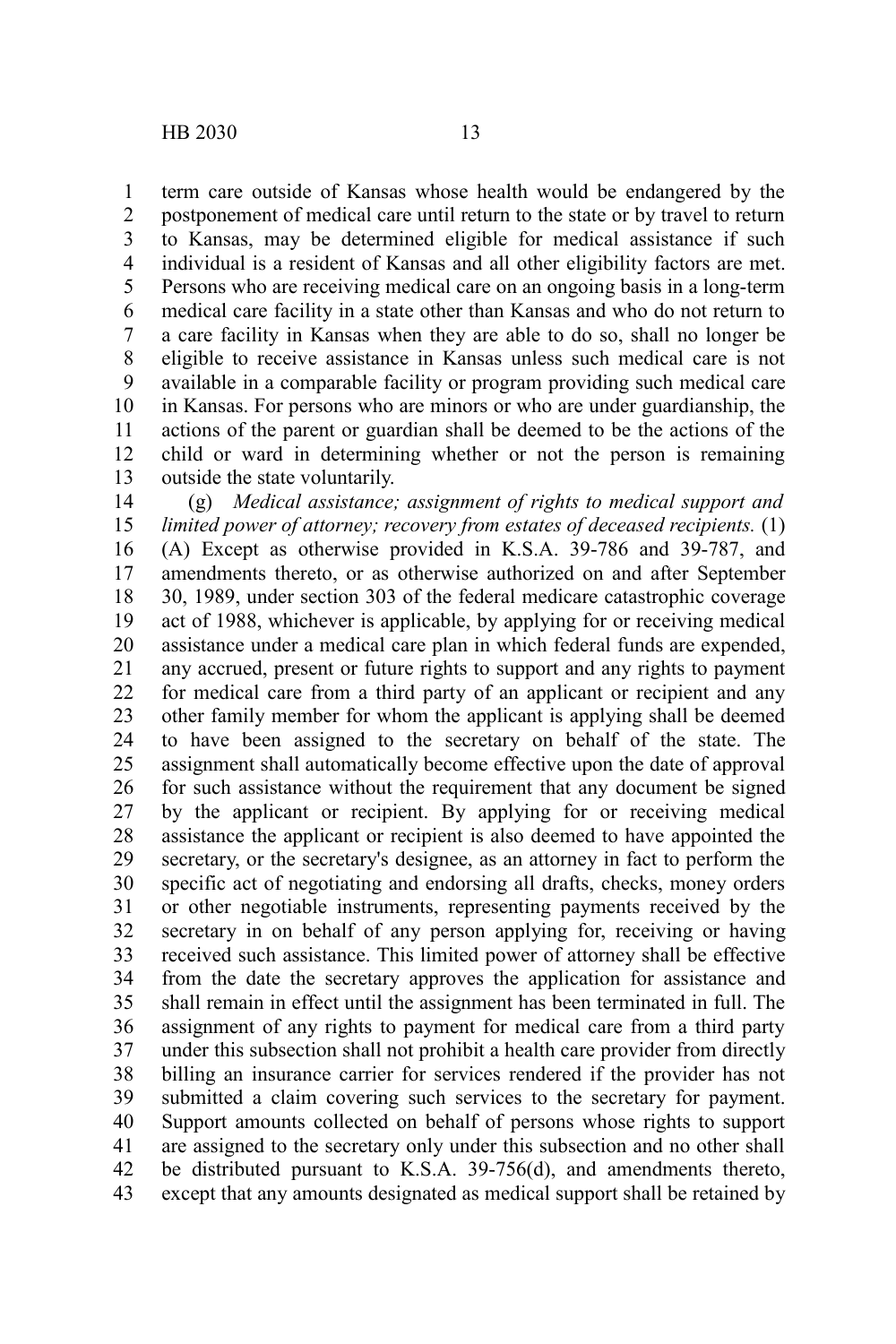the secretary for repayment of the unreimbursed portion of assistance. Amounts collected pursuant to the assignment of rights to payment for medical care from a third party shall also be retained by the secretary for repayment of the unreimbursed portion of assistance. 1 2 3 4

(B) Notwithstanding the provisions of subparagraph (A), the secretary of health and environment, or the secretary's designee, is hereby authorized to and shall exercise any of the powers specified in subparagraph (A) in relation to performance of such secretary's duties pertaining to medical subrogation, estate recovery or any other duties assigned to such secretary in article 74 of chapter 75 of the Kansas Statutes Annotated, and amendments thereto. 5 6 7 8 9 10 11

(2) The amount of any medical assistance paid after June 30, 1992, under the provisions of subsection (e) is: (A) A claim against the property or any interest therein belonging to and a part of the estate of any deceased recipient or, if there is no estate, the estate of the surviving spouse, if any, shall be charged for such medical assistance paid to either or both; and (B) a claim against any funds of such recipient or spouse in any account under K.S.A. 9-1215, 17-2263 or 17-2264, and amendments thereto. There shall be no recovery of medical assistance correctly paid to or on behalf of an individual under subsection (e) except after the death of the surviving spouse of the individual, if any, and only at a time when the individual has no surviving child who is under 21 years of age or is blind or permanently and totally disabled. Transfers of real or personal property by recipients of medical assistance without adequate consideration are voidable and may be set aside. Except where there is a surviving spouse, or a surviving child who is under 21 years of age or is blind or permanently and totally disabled, the amount of any medical assistance paid under subsection (e) is a claim against the estate in any guardianship or conservatorship proceeding. The monetary value of any benefits received by the recipient of such medical assistance under long-term care insurance, as defined by K.S.A. 40-2227, and amendments thereto, shall be a credit against the amount of the claim provided for such medical assistance under this subsection. The secretary of health and environment is authorized to enforce each claim provided for under this subsection. The secretary of health and environment shall not be required to pursue every claim, but is granted discretion to determine which claims to pursue. All moneys received by the secretary of health and environment from claims under this subsection shall be deposited in the social welfare fund. The secretary of health and environment may adopt rules and regulations for the implementation and administration of the medical assistance recovery program under this subsection. 12 13 14 15 16 17 18 19 20 21 22 23 24 25 26 27 28 29 30 31 32 33 34 35 36 37 38 39 40 41

(3) By applying for or receiving medical assistance under the provisions of article 7 of chapter 39 of the Kansas Statutes Annotated, and 42 43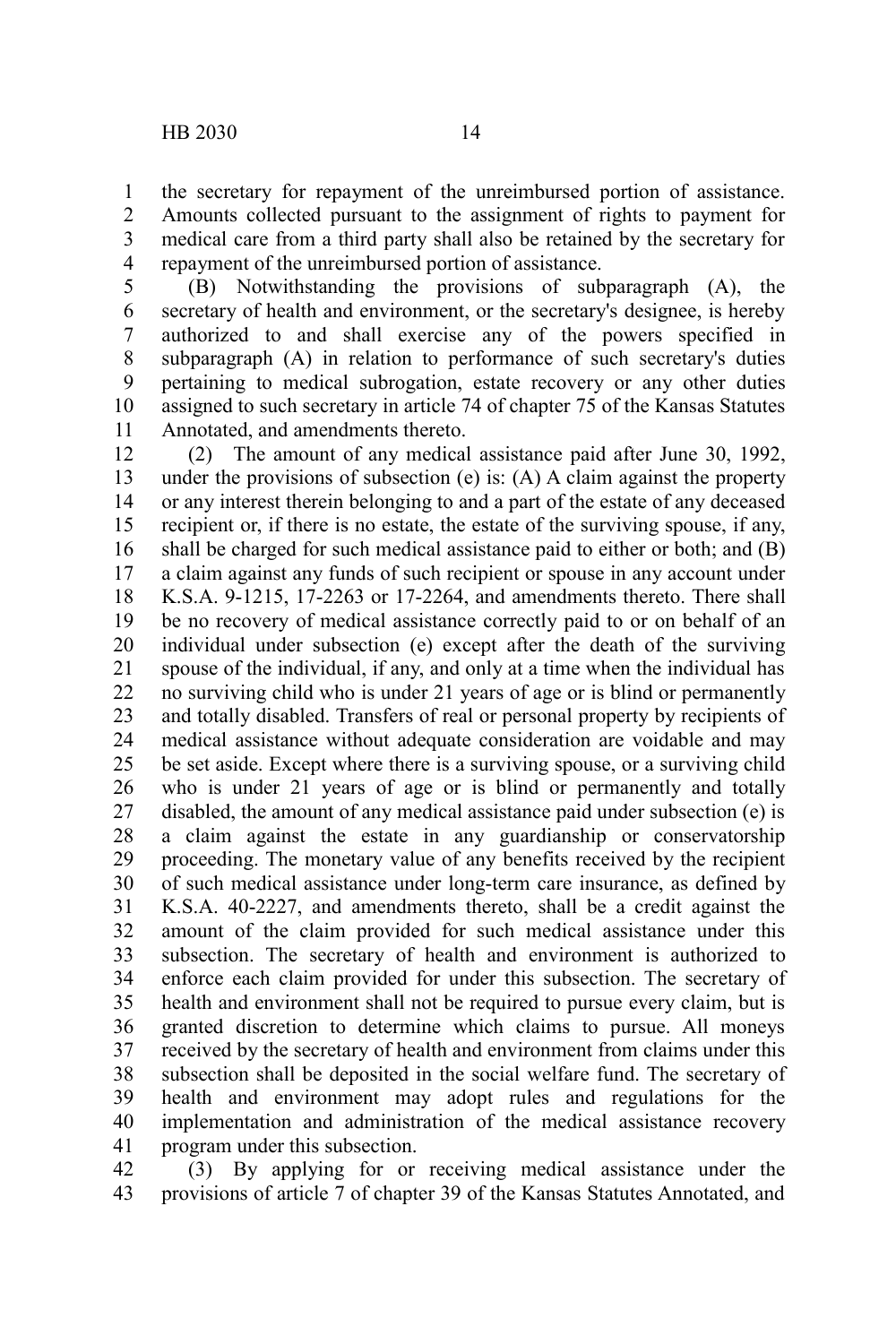amendments thereto, such individual or such individual's agent, fiduciary, guardian, conservator, representative payee or other person acting on behalf of the individual consents to the following definitions of estate and the results therefrom: 1 2 3 4

(A) If an individual receives any medical assistance before July 1, 2004, pursuant to article 7 of chapter 39 of the Kansas Statutes Annotated, and amendments thereto, which forms the basis for a claim under paragraph (2), such claim is limited to the individual's probatable estate as defined by applicable law; and 5 6 7 8 9

(B) if an individual receives any medical assistance on or after July 1, 2004, pursuant to article 7 of chapter 39 of the Kansas Statutes Annotated, and amendments thereto, which forms the basis for a claim under paragraph (2), such claim shall apply to the individual's medical assistance estate. The medical assistance estate is defined as including all real and personal property and other assets in which the deceased individual had any legal title or interest immediately before or at the time of death to the extent of that interest or title. The medical assistance estate includes, without limitation assets conveyed to a survivor, heir or assign of the deceased recipient through joint tenancy, tenancy in common, survivorship, transfer-on-death deed, payable-on-death contract, life estate, trust, annuities or similar arrangement. 10 11 12 13 14 15 16 17 18 19 20 21

(4) The secretary of health and environment or the secretary's designee is authorized to file and enforce a lien against the real property of a recipient of medical assistance in certain situations, subject to all prior liens of record and transfers for value to a bona fide purchaser of record. The lien must be filed in the office of the register of deeds of the county where the real property is located within one year from the date of death of the recipient and must contain the legal description of all real property in the county subject to the lien.  $22$ 23 24 25 26 27 28 29

(A) After the death of a recipient of medical assistance, the secretary of health and environment or the secretary's designee may place a lien on any interest in real property owned by such recipient. 30 31 32

(B) The secretary of health and environment or the secretary's designee may place a lien on any interest in real property owned by a recipient of medical assistance during the lifetime of such recipient. Such lien may be filed only after notice and an opportunity for a hearing has been given. Such lien may be enforced only upon competent medical testimony that the recipient cannot reasonably be expected to be discharged and returned home. A six-month period of compensated inpatient care at a nursing home or other medical institution shall constitute a determination by the department of health and environment that the recipient cannot reasonably be expected to be discharged and returned home. To return home means the recipient leaves the nursing or 33 34 35 36 37 38 39 40 41 42 43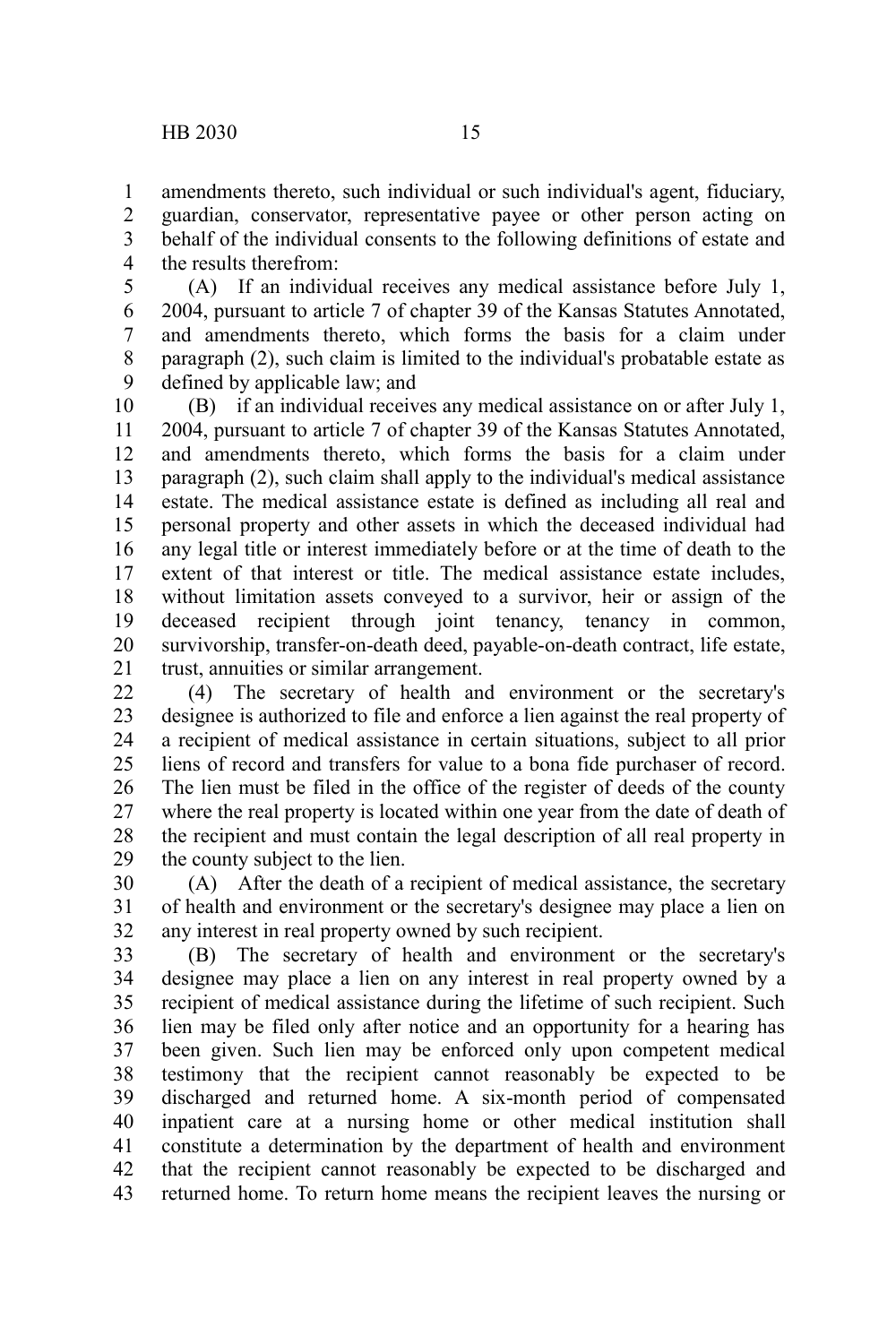medical facility and resides in the home on which the lien has been placed for a continuous period of at least 90 days without being readmitted as an inpatient to a nursing or medical facility. The amount of the lien shall be for the amount of assistance paid by the department of health and environment until the time of the filing of the lien and for any amount paid thereafter for such medical assistance to the recipient. After the lien is filed against any real property owned by the recipient, such lien will be dissolved if the recipient is discharged, returns home and resides upon the real property to which the lien is attached for a continuous period of at least 90 days without being readmitted as an inpatient to a nursing or medical facility. If the recipient is readmitted as an inpatient to a nursing or medical facility for a continuous period of less than 90 days, another continuous period of at least 90 days shall be completed prior to dissolution of the lien. 1 2 3 4 5 6 7 8 9 10 11 12 13 14

(5) The lien filed by the secretary of health and environment or the secretary's designee for medical assistance correctly received may be enforced before or after the death of the recipient by the filing of an action to foreclose such lien in the Kansas district court or through an estate probate court action in the county where the real property of the recipient is located. However, it may be enforced only: 15 16 17 18 19 20

21

(A) After the death of the surviving spouse of the recipient;

(B) when there is no child of the recipient, natural or adopted, who is 20 years of age or less residing in the home;  $22$ 23

(C) when there is no adult child of the recipient, natural or adopted, who is blind or disabled residing in the home; or 24 25

(D) when no brother or sister of the recipient is lawfully residing in the home, who has resided there for at least one year immediately before the date of the recipient's admission to the nursing or medical facility, and has resided there on a continuous basis since that time. 26 27 28 29

(6) The lien remains on the property even after a transfer of the title by conveyance, sale, succession, inheritance or will unless one of the following events occur: 30 31 32

(A) The lien is satisfied. The recipient, the heirs, personal representative or assigns of the recipient may discharge such lien at any time by paying the amount of the lien to the secretary of health and environment or the secretary's designee; 33 34 35 36

(B) the lien is terminated by foreclosure of prior lien of record or settlement action taken in lieu of foreclosure; or 37 38

(C) the value of the real property is consumed by the lien, at which time the secretary of health and environment or the secretary's designee may force the sale for the real property to satisfy the lien. 39 40 41

(7) If the secretary for aging and disability services or the secretary of health and environment, or both, or such secretary's designee has not filed 42 43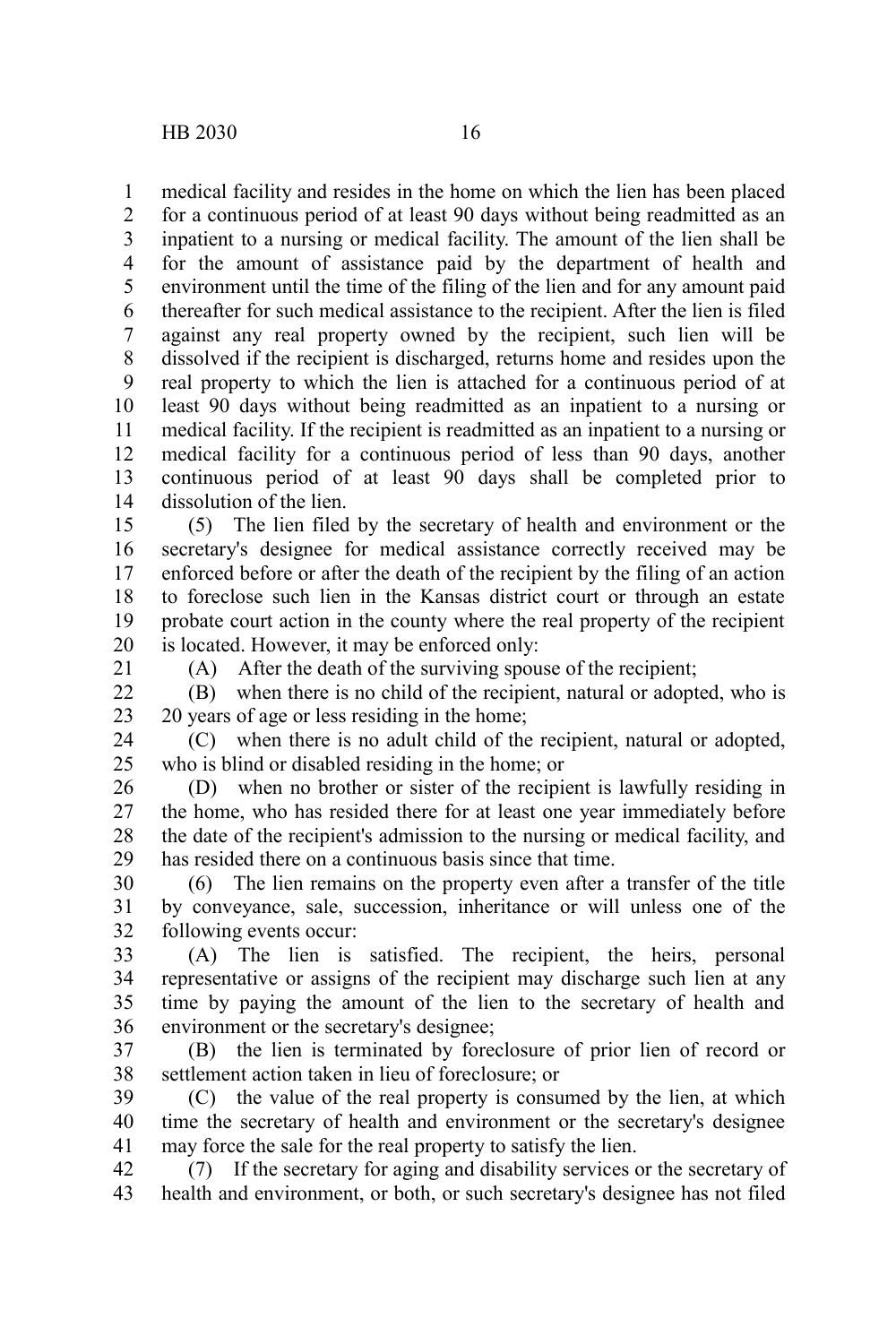an action to foreclose the lien in the Kansas district court in the county where the real property is located within 10 years from the date of the filing of the lien, then the lien shall become dormant, and shall cease to operate as a lien on the real estate of the recipient. Such dormant lien may be revived in the same manner as a dormant judgment lien is revived under K.S.A. 60-2403 et seq., and amendments thereto. 1 2 3 4 5 6

(8) Within seven days of receipt of notice by the secretary for children and families or the secretary's designee of the death of a recipient of medical assistance under this subsection, the secretary for children and families or the secretary's designee shall give notice of such recipient's death to the secretary of health and environment or the secretary's designee. 7 8 9 10 11 12

(9) All rules and regulations adopted on and after July 1, 2013, and prior to July 1, 2014, to implement this subsection shall continue to be effective and shall be deemed to be duly adopted rules and regulations of the secretary of health and environment until revised, amended, revoked or nullified pursuant to law. 13 14 15 16 17

(h) *Placement under the revised Kansas code for care of children or revised Kansas juvenile justice code; assignment of support rights and limited power of attorney.* In any case in which the secretary for children and families pays for the expenses of care and custody of a child pursuant to K.S.A. 2018 Supp. 38-2201 et seq. or 38-2301 et seq., and amendments thereto, including the expenses of any foster care placement, an assignment of all past, present and future support rights of the child in custody possessed by either parent or other person entitled to receive support payments for the child is, by operation of law, conveyed to the secretary. Such assignment shall become effective upon placement of a child in the custody of the secretary or upon payment of the expenses of care and custody of a child by the secretary without the requirement that any document be signed by the parent or other person entitled to receive support payments for the child. When the secretary pays for the expenses of care and custody of a child or a child is placed in the custody of the secretary, the parent or other person entitled to receive support payments for the child is also deemed to have appointed the secretary, or the secretary's designee, as attorney in fact to perform the specific act of negotiating and endorsing all drafts, checks, money orders or other negotiable instruments representing support payments received by the secretary on behalf of the child. This limited power of attorney shall be effective from the date the assignment to support rights becomes effective and shall remain in effect until the assignment of support rights has been terminated in full. 18 19 20 21 22 23 24 25 26 27 28 29 30 31 32 33 34 35 36 37 38 39 40 41

(i) No person who voluntarily quits employment or who is fired from employment due to gross misconduct as defined by rules and regulations 42 43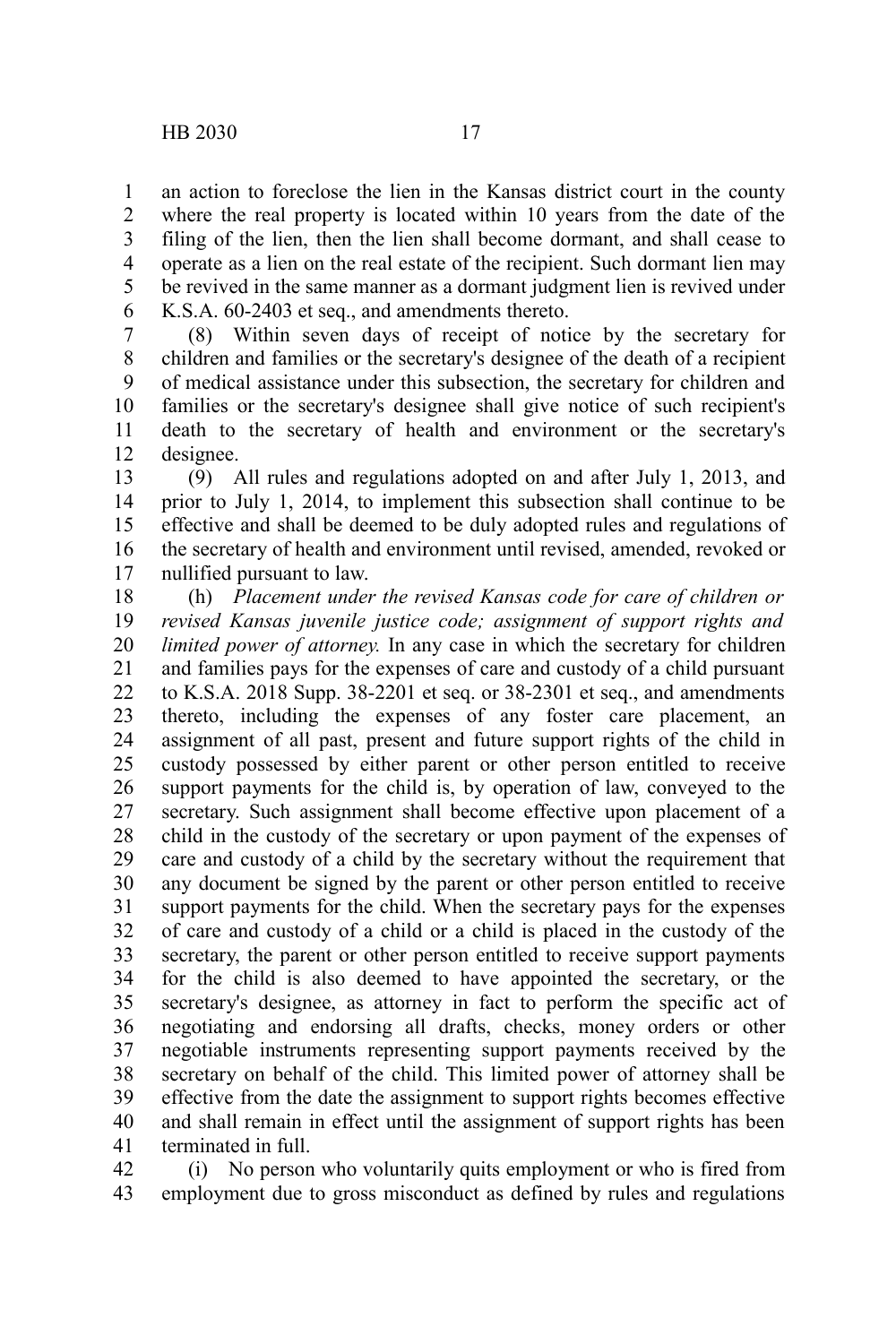of the secretary or who is a fugitive from justice by reason of a felony conviction or charge or violation of a condition of probation or parole imposed under federal or state law shall be eligible to receive public assistance benefits in this state. Any recipient of public assistance who fails to timely comply with monthly reporting requirements under criteria and guidelines prescribed by rules and regulations of the secretary shall be subject to a penalty established by the secretary by rules and regulations. 1 2 3 4 5 6 7

(j) If the applicant or recipient of temporary assistance for needy families is a mother of the dependent child, as a condition of the mother's eligibility for temporary assistance for needy families the mother shall identify by name and, if known, by current address the father of the dependent child except that the secretary may adopt by rules and regulations exceptions to this requirement in cases of undue hardship. Any recipient of temporary assistance for needy families who fails to cooperate with requirements relating to child support services under criteria and guidelines prescribed by rules and regulations of the secretary shall be subject to a penalty established by the secretary. 8 9 10 11 12 13 14 15 16 17

(k) By applying for or receiving child care benefits or food assistance, the applicant or recipient shall be deemed to have assigned, pursuant to K.S.A. 39-756, and amendments thereto, to the secretary on behalf of the state only accrued, present or future rights to support from any other person such applicant may have in such person's own behalf or in behalf of any other family member for whom the applicant is applying for or receiving aid. The assignment of support rights shall automatically become effective upon the date of approval for or receipt of such aid without the requirement that any document be signed by the applicant or recipient. By applying for or receiving child care benefits or food assistance, the applicant or recipient is also deemed to have appointed the secretary, or the secretary's designee, as an attorney in fact to perform the specific act of negotiating and endorsing all drafts, checks, money orders or other negotiable instruments representing support payments received by the secretary in behalf of any person applying for, receiving or having received such assistance. This limited power of attorney shall be effective from the date the secretary approves the application for aid and shall remain in effect until the assignment of support rights has been terminated in full. An applicant or recipient who has assigned support rights to the secretary pursuant to this subsection shall cooperate in establishing and enforcing support obligations to the same extent required of applicants for or recipients of temporary assistance for needy families. 18 19 20 21 22 23 24 25 26 27 28 29 30 31 32 33 34 35 36 37 38 39

(l) (1) A program of drug screening for applicants for cash assistance as a condition of eligibility for cash assistance and persons receiving cash assistance as a condition of continued receipt of cash assistance shall be established, subject to applicable federal law, by the secretary for children 40 41 42 43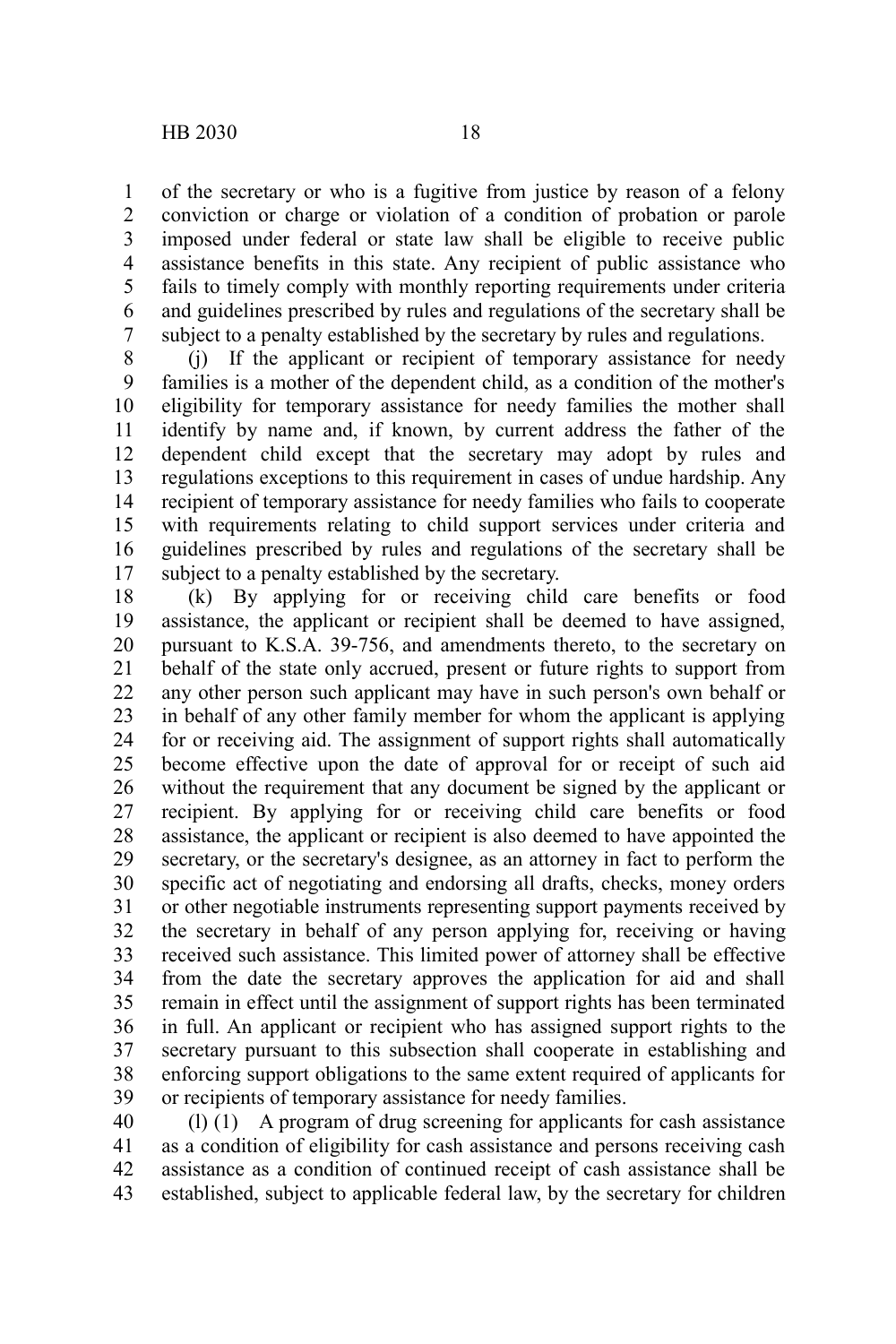and families on and before January 1, 2014. Under such program of drug

screening, the secretary for children and families shall order a drug screening of an applicant for or a recipient of cash assistance at any time when reasonable suspicion exists that such applicant for or recipient of cash assistance is unlawfully using a controlled substance or controlled substance analog. The secretary for children and families may use any information obtained by the secretary for children and families to determine whether such reasonable suspicion exists, including, but not limited to, an applicant's or recipient's demeanor, missed appointments and arrest or other police records, previous employment or application for employment in an occupation or industry that regularly conducts drug screening, termination from previous employment due to unlawful use of a controlled substance or controlled substance analog or prior drug screening records of the applicant or recipient indicating unlawful use of a controlled substance or controlled substance analog. 1 2 3 4 5 6 7 8 9 10 11 12 13 14 15

(2) Any applicant for or recipient of cash assistance whose drug screening results in a positive test may request that the drug screening specimen be sent to a different drug testing facility for an additional drug screening. Any applicant for or recipient of cash assistance who requests an additional drug screening at a different drug testing facility shall be required to pay the cost of drug screening. Such applicant or recipient who took the additional drug screening and who tested negative for unlawful use of a controlled substance and controlled substance analog shall be reimbursed for the cost of such additional drug screening. 16 17 18 19 20 21 22 23 24

(3) Any applicant for or recipient of cash assistance who tests positive for unlawful use of a controlled substance or controlled substance analog shall be required to complete a substance abuse treatment program approved by the secretary for children and families, secretary of labor or secretary of commerce, and a job skills program approved by the secretary for children and families, secretary of labor or secretary of commerce. Subject to applicable federal laws, any applicant for or recipient of cash assistance who fails to complete or refuses to participate in the substance abuse treatment program or job skills program as required under this subsection shall be ineligible to receive cash assistance until completion of such substance abuse treatment and job skills programs. Upon completion of both substance abuse treatment and job skills programs, such applicant for or recipient of cash assistance may be subject to periodic drug screening, as determined by the secretary for children and families. Upon a second positive test for unlawful use of a controlled substance or controlled substance analog, a recipient of cash assistance shall be ordered to complete again a substance abuse treatment program and job skills program, and shall be terminated from cash assistance for a period of 12 months, or until such recipient of cash assistance completes both substance 25 26 27 28 29 30 31 32 33 34 35 36 37 38 39 40 41 42 43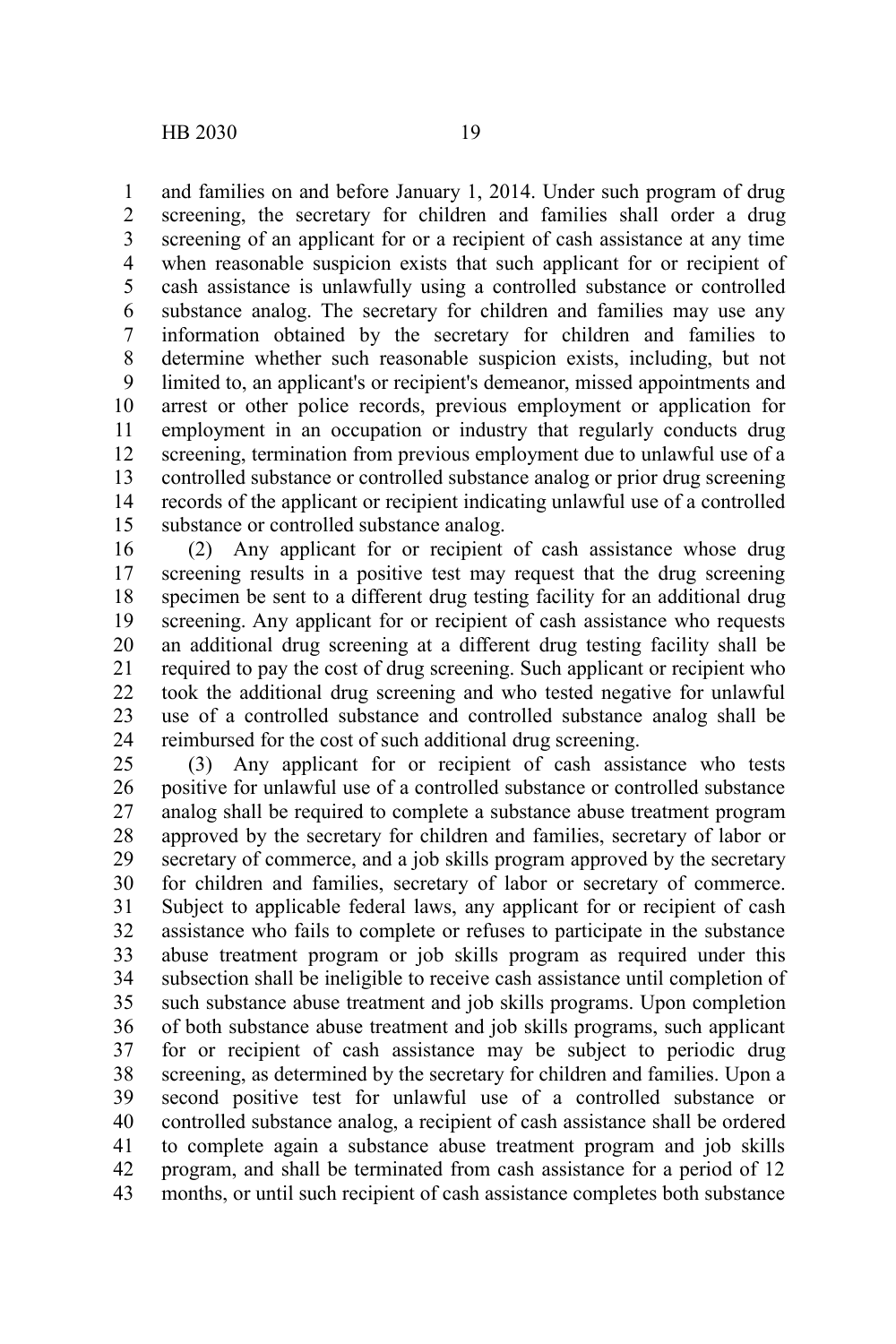abuse treatment and job skills programs, whichever is later. Upon a third positive test for unlawful use of a controlled substance or controlled substance analog, a recipient of cash assistance shall be terminated from cash assistance, subject to applicable federal law. 1 2 3 4

(4) If an applicant for or recipient of cash assistance is ineligible for or terminated from cash assistance as a result of a positive test for unlawful use of a controlled substance or controlled substance analog, and such applicant for or recipient of cash assistance is the parent or legal guardian of a minor child, an appropriate protective payee shall be designated to receive cash assistance on behalf of such child. Such parent or legal guardian of the minor child may choose to designate an individual to receive cash assistance for such parent's or legal guardian's minor child, as approved by the secretary for children and families. Prior to the designated individual receiving any cash assistance, the secretary for children and families shall review whether reasonable suspicion exists that such designated individual is unlawfully using a controlled substance or controlled substance analog. 5 6 7 8 9 10 11 12 13 14 15 16 17

(A) In addition, any individual designated to receive cash assistance on behalf of an eligible minor child shall be subject to drug screening at any time when reasonable suspicion exists that such designated individual is unlawfully using a controlled substance or controlled substance analog. The secretary for children and families may use any information obtained by the secretary for children and families to determine whether such reasonable suspicion exists, including, but not limited to, the designated individual's demeanor, missed appointments and arrest or other police records, previous employment or application for employment in an occupation or industry that regularly conducts drug screening, termination from previous employment due to unlawful use of a controlled substance or controlled substance analog or prior drug screening records of the designated individual indicating unlawful use of a controlled substance or controlled substance analog. 18 19 20 21 22 23 24 25 26 27 28 29 30 31

(B) Any designated individual whose drug screening results in a positive test may request that the drug screening specimen be sent to a different drug testing facility for an additional drug screening. Any designated individual who requests an additional drug screening at a different drug testing facility shall be required to pay the cost of drug screening. Such designated individual who took the additional drug screening and who tested negative for unlawful use of a controlled substance and controlled substance analog shall be reimbursed for the cost of such additional drug screening. 32 33 34 35 36 37 38 39 40

(C) Upon any positive test for unlawful use of a controlled substance or controlled substance analog, the designated individual shall not receive cash assistance on behalf of the parent's or legal guardian's minor child, 41 42 43